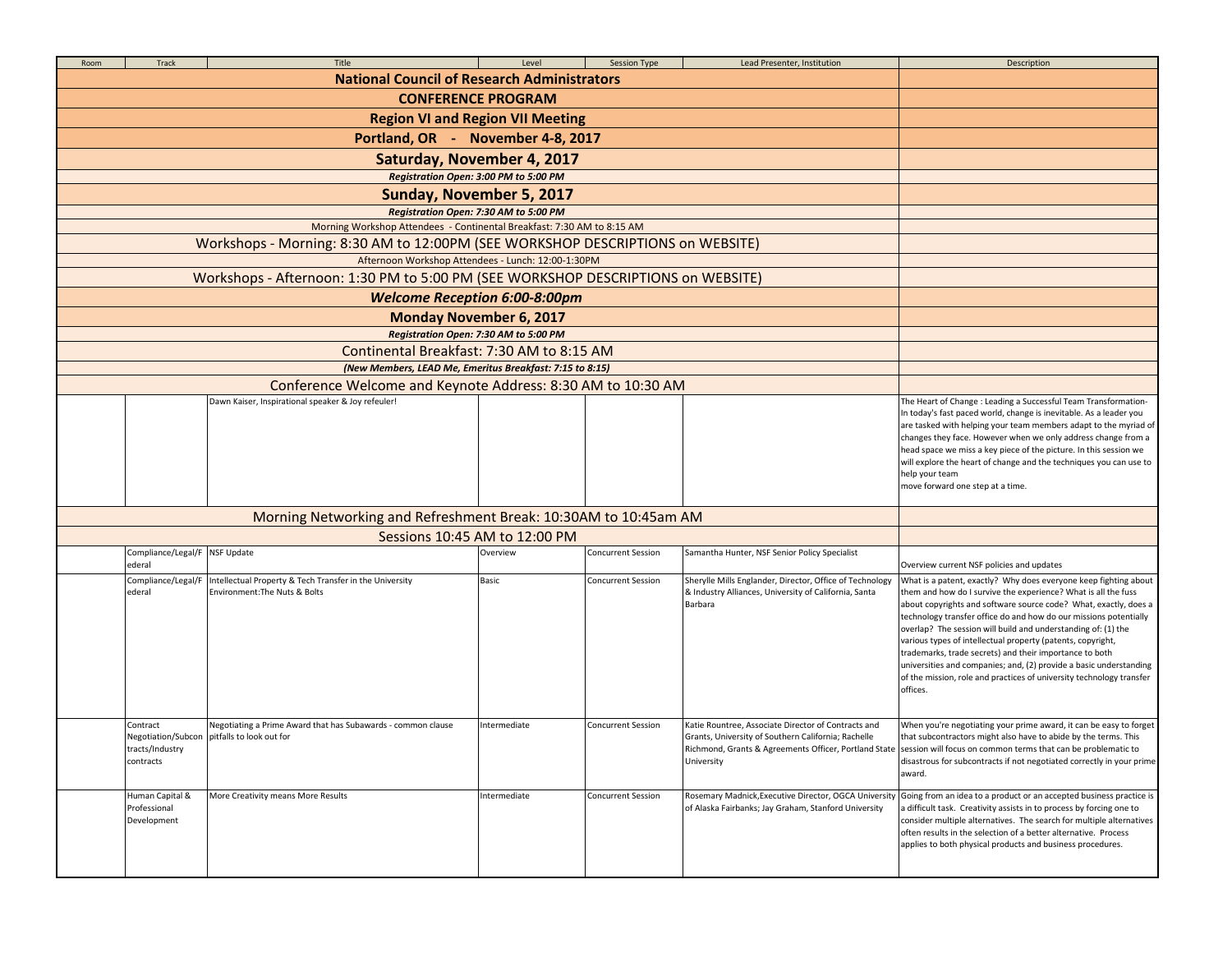| Departmental<br>Administration           | Compliance Fundamentals for the Departmental Research<br>Administrator    | Intermediate                | <b>Concurrent Session</b> | Jennifer Cory, Standford University                                                                                                                                                                                                                                | This session will cover the essential compliance areas in which<br>Departmental Research Administrators (DRA) should be versed. In<br>order to maintain compliance with federal and institutional<br>regulations, the DRA needs to have a broad and basic<br>understanding of managing animal and human subject research,<br>maintaining a safe research lab, overseeing personnel, and applying<br>policies. Topics covered will include IACUC, IRB, export controls, lab<br>safety and responsible conduct of research. This session will not<br>cover financial compliance.                                                                                                                                                                                                                                                                                                                                                                                                         |
|------------------------------------------|---------------------------------------------------------------------------|-----------------------------|---------------------------|--------------------------------------------------------------------------------------------------------------------------------------------------------------------------------------------------------------------------------------------------------------------|----------------------------------------------------------------------------------------------------------------------------------------------------------------------------------------------------------------------------------------------------------------------------------------------------------------------------------------------------------------------------------------------------------------------------------------------------------------------------------------------------------------------------------------------------------------------------------------------------------------------------------------------------------------------------------------------------------------------------------------------------------------------------------------------------------------------------------------------------------------------------------------------------------------------------------------------------------------------------------------|
| Post-Award                               | Allocability: the Mathematical Part of the Allowability Test              | Basic                       | <b>Concurrent Session</b> | Sarah Kern, Senior Cost Accounting Analyst Arizona<br>State University, 480-965-0029; Nicholas Petersen,<br>Arizona State University                                                                                                                               | Appropriately reflecting the proportional benefit of an expense on<br>a sponsored project can be tricky. This hands-on session will solidify<br>your understanding of this important part of the allowability test<br>and show you how to use math to successfully navigate the<br>process. You will be lead through a complex, real-life allocability<br>case study that will significantly increase your competence in this<br>topic.                                                                                                                                                                                                                                                                                                                                                                                                                                                                                                                                                |
| Systems,<br>Management and<br>Operations | Using Data and Data Visualization to Develop a Culture of Enthusiasm      | Basic                       | <b>Concurrent Session</b> | John Markley, Assistant Director for Organizational<br>Insights, Office of Sponsored Research, Stanford<br>University                                                                                                                                              | Changing a culture around how data is viewed can be hard. How<br>do you go from a culture of spreadsheets and pivot tables and<br>analysis to one where data is accessible and you don't need to be<br>an expert to understand it? How do you get people comfortable<br>with the transparency that data can provide? See how one<br>institution has used data visualization to make informed decisions<br>about its operations with a mere glance of visualized data around<br>real-time work-in-progress, how workload assignments are<br>managed through historical look backs at completed transactions<br>and how the organization tells its story through visualization. Learn<br>how one institution's Pre-Award team routinely considers the data<br>elements captured in their day-to-day transactions and how they<br>have placed a focus on real-time, visualized data and turned their<br>reality in to a team of enthusiastic users of data to make informed<br>decisions. |
| Pre-Award                                | Compliance at the Proposal Stage: Prepare Now to Avoid Headaches<br>Later | Basic                       | <b>Concurrent Session</b> | Yessenia Sarmiento, CRA; Contract & Grant Officer;<br>Regents of the University of California, Los Angeles,<br>Office of Contract and Grant Administration; Evan<br>Garcia, CRA; Contract & Grant Officer; Regents of the<br>University of California, Los Angeles | This session will provide a basic overview of how compliance is a<br>key factor in submitting a proposal. This session will cover the who,<br>what, when, why and how complianceis a key part at the proposal<br>stage. We will discuss the steps that sponsored projects<br>administrators can take to not only ensure that a proposal<br>submission is successful, but to make sure that pre-award and<br>award acceptance run efficiently.                                                                                                                                                                                                                                                                                                                                                                                                                                                                                                                                          |
|                                          |                                                                           | Lunch: 12:00 PM to 1:15PM   |                           |                                                                                                                                                                                                                                                                    |                                                                                                                                                                                                                                                                                                                                                                                                                                                                                                                                                                                                                                                                                                                                                                                                                                                                                                                                                                                        |
|                                          |                                                                           | Sessions 1:20 PM to 2:30 PM |                           |                                                                                                                                                                                                                                                                    |                                                                                                                                                                                                                                                                                                                                                                                                                                                                                                                                                                                                                                                                                                                                                                                                                                                                                                                                                                                        |
|                                          | LEAD Me Presentations Group 1                                             |                             |                           |                                                                                                                                                                                                                                                                    | List of Presenters will be updated                                                                                                                                                                                                                                                                                                                                                                                                                                                                                                                                                                                                                                                                                                                                                                                                                                                                                                                                                     |
| Compliance/Legal/F<br>ederal             | Alternatives to Effort Reporting: Design and Implementation               | Intermediate                | <b>Concurrent Session</b> | Lisa Mosley, Executive Director, Office of Sponsored<br>Projects (OSP), Yale University                                                                                                                                                                            | The administrative burden placed on faculty and institutions<br>performing research continues to be a major area of concern for<br>the research enterprise at the federal and university level. One<br>intent of the Uniform Guidance (2 CFR 200) was to address these<br>burdens by streamlining policy requirements and focusing on<br>research outcomes. This session will discuss an NCURA funded<br>research initiative to establish a national cohort of universities to<br>develop a model policy alternative to "Effort Reporting" - often<br>viewed as the most confusing and burdensome administrative task<br>placed on faculty. An overview of the most common after-the-fact<br>methodologies will be reviewed, as well as building an internal<br>control framework around compensation and strategies for<br>implementation.                                                                                                                                            |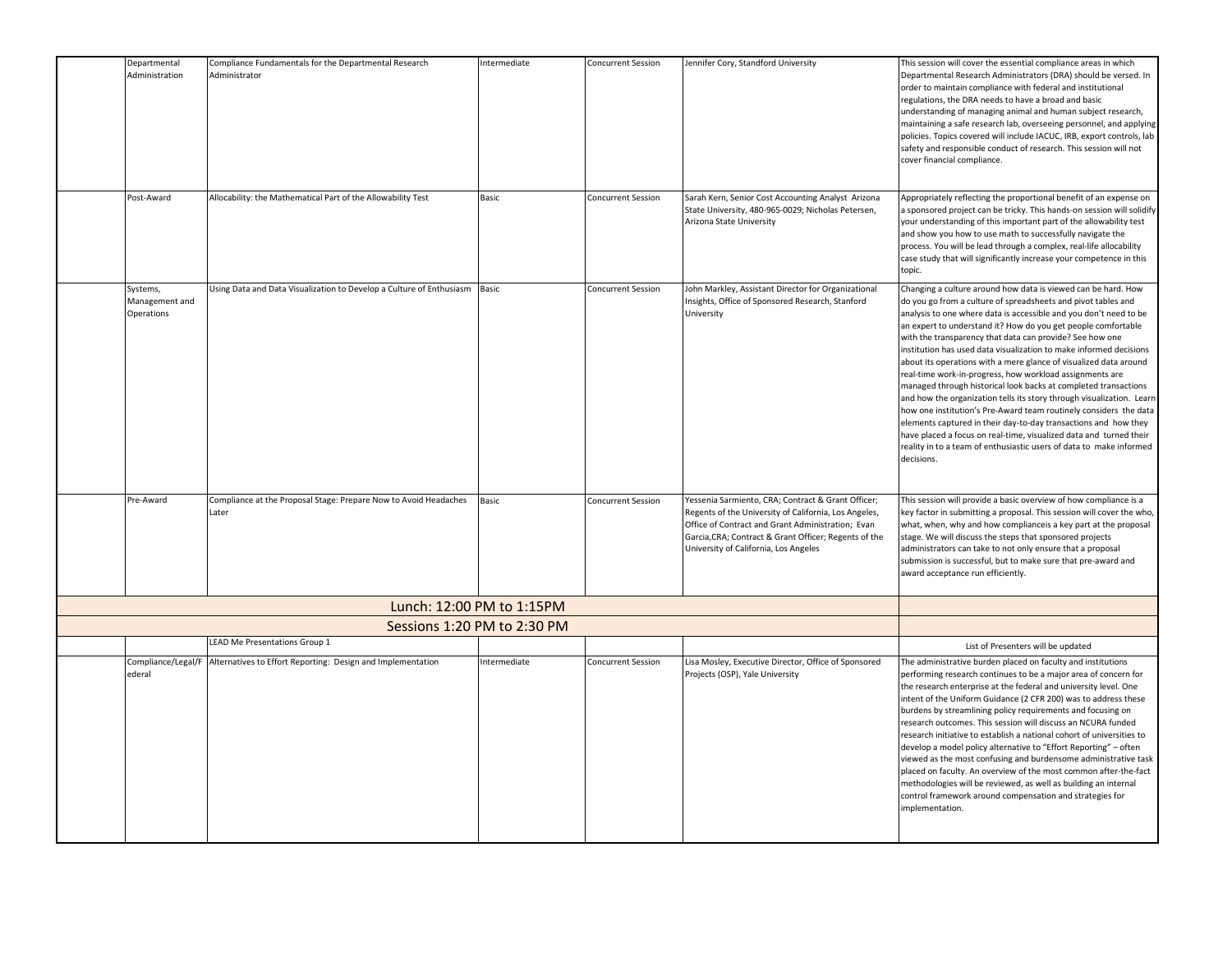| Contract<br>Negotiation/Subcon<br>tracts/Industry<br>contracts | Collaborative Research Agreements Under Gifts: Effectively Navigating<br>and Managing Contract Agreements for Research under Gift Funding | Intermediate | <b>Concurrent Session</b> | Saiga Anne Qureshi, PhD MBA Senior Research<br>Program Coordinator University of California, San<br>Francisco (UCSF) OB GYN RS The California Preterm<br>Birth Initiative ; Deborah Rutkowski-Howard, Subaward<br>Manager, Research Management Service UCSF; Karim<br>Hussein, UCSD, Assistant Director, Contracts & Grants<br>at University of California San Diego; Noam Pines- UCB,<br>Associate Director Sponsored Projects Office, University<br>of California, Berkeley | Many institutions receive research support in the form of gift<br>unding, and this is an area that may be growing going forward as<br>the composition of research funding changes over time. This gift<br>unding may necessitate contracts or purchase agreements with<br>collaborators and partners with funds provided under gifts in order<br>to further support the institution's own research efforts. However<br>in facilitating collaborative research efforts, it can be uniquely<br>challenging to draft, negotiate, track and manage a "subaward" to<br>a collaborator without prime award terms and conditions to flow<br>down to the subrecipient. This session will explore and discuss a<br>broad range of things to consider for effectively entering into and<br>managing such contracts for research and purchase agreements<br>under gifts. |
|----------------------------------------------------------------|-------------------------------------------------------------------------------------------------------------------------------------------|--------------|---------------------------|-------------------------------------------------------------------------------------------------------------------------------------------------------------------------------------------------------------------------------------------------------------------------------------------------------------------------------------------------------------------------------------------------------------------------------------------------------------------------------|---------------------------------------------------------------------------------------------------------------------------------------------------------------------------------------------------------------------------------------------------------------------------------------------------------------------------------------------------------------------------------------------------------------------------------------------------------------------------------------------------------------------------------------------------------------------------------------------------------------------------------------------------------------------------------------------------------------------------------------------------------------------------------------------------------------------------------------------------------------|
| Human Capital &<br>Professional<br>Development                 | Mentoring Relationships - How they work and can be beneficial                                                                             | Basic        | <b>Discussion Group</b>   | Trisha Southergill Grant Support Manager Montana<br>Tech 406-496-4727                                                                                                                                                                                                                                                                                                                                                                                                         | Come and join a discussion on mentoring programs and the<br>relationships that these interactions can build. Ideas to be<br>discussed include: ideas for mentoring program activities, how the<br>mentor/mentee relationship can benefit both parties, and making<br>it work (roles, relationships, and expectations).                                                                                                                                                                                                                                                                                                                                                                                                                                                                                                                                        |
| Departmental<br>Administration                                 | Pickles, Binds, and Hard Places: How to Manage from the Middle                                                                            | Intermediate | <b>Concurrent Session</b> | Csilla M. Csaplar Director of Administration and<br>Finance, Geophysics Stanford University 650-498-6877<br>csaplar@stanford.edu                                                                                                                                                                                                                                                                                                                                              | Departmental research administrators often feel the push and pull<br>of responsibility and responsiveness to several competing voices.<br>This can put DRAs in the middle of potentially uncomfortable<br>negotiation or prioritization situations. When PIs are being<br>stubborn, pushy, or intimidating, where can DRAs take<br>opportunities to become a valuable resource and asset? This<br>session aims to discuss how and when to push back on or educate<br>PIs, central office administrators, or even sponsors! When is it<br>appropriate to do so, where do you need to push, and how do you<br>know? This session will also give tips about how to know the<br>difference so DRAs are facilitating a compromise rather than feeling<br>stuck in the middle.                                                                                      |
| Post-Award                                                     | Hot Topics: What's Happening in Post-Award Administration?                                                                                | Overview     | <b>Discussion Group</b>   | and Contracts Administration, University of Alaska<br>Fairbanks, 907-474-6446                                                                                                                                                                                                                                                                                                                                                                                                 | Rosemary Madnick, Executive Director, Office of Grants This session will focus on the ever changing landscape in post-<br>award administration. It will cover effort reporting, cost share,<br>sponsoring reporting, PI transfers and more. Please join this open<br>forum discussion to address key issues that are affecting post-<br>award administration, and learn the successful policies and<br>procedures that have been developed at other organizations.                                                                                                                                                                                                                                                                                                                                                                                            |
| Systems,<br>Management and<br>Operations                       | Establishing a Culture of Training in the World Research Administration Basic                                                             |              | <b>Discussion Group</b>   | Noah Congelliere, Training and Development Specialist,<br>University of Southern California, (213) 740-7392                                                                                                                                                                                                                                                                                                                                                                   | Have you ever wondered how to implement a research<br>administration training program to faculty and/or staff at your<br>institution? Given the ever-changing rules and regulations that<br>accompany sponsored projects, it's never been more imperative to<br>have a training infrastructure in place that supports the<br>administration of research. This session will describe how the<br>University of Southern California implemented an internal<br>certificate program for research administrators as well as a<br>university-wide grants management training program for PI's. You'll<br>learn the basics of setting up a training program, how to navigate<br>potential pitfalls, and most importantly how to foster a culture of<br>learning within the complex world of research administration.                                                 |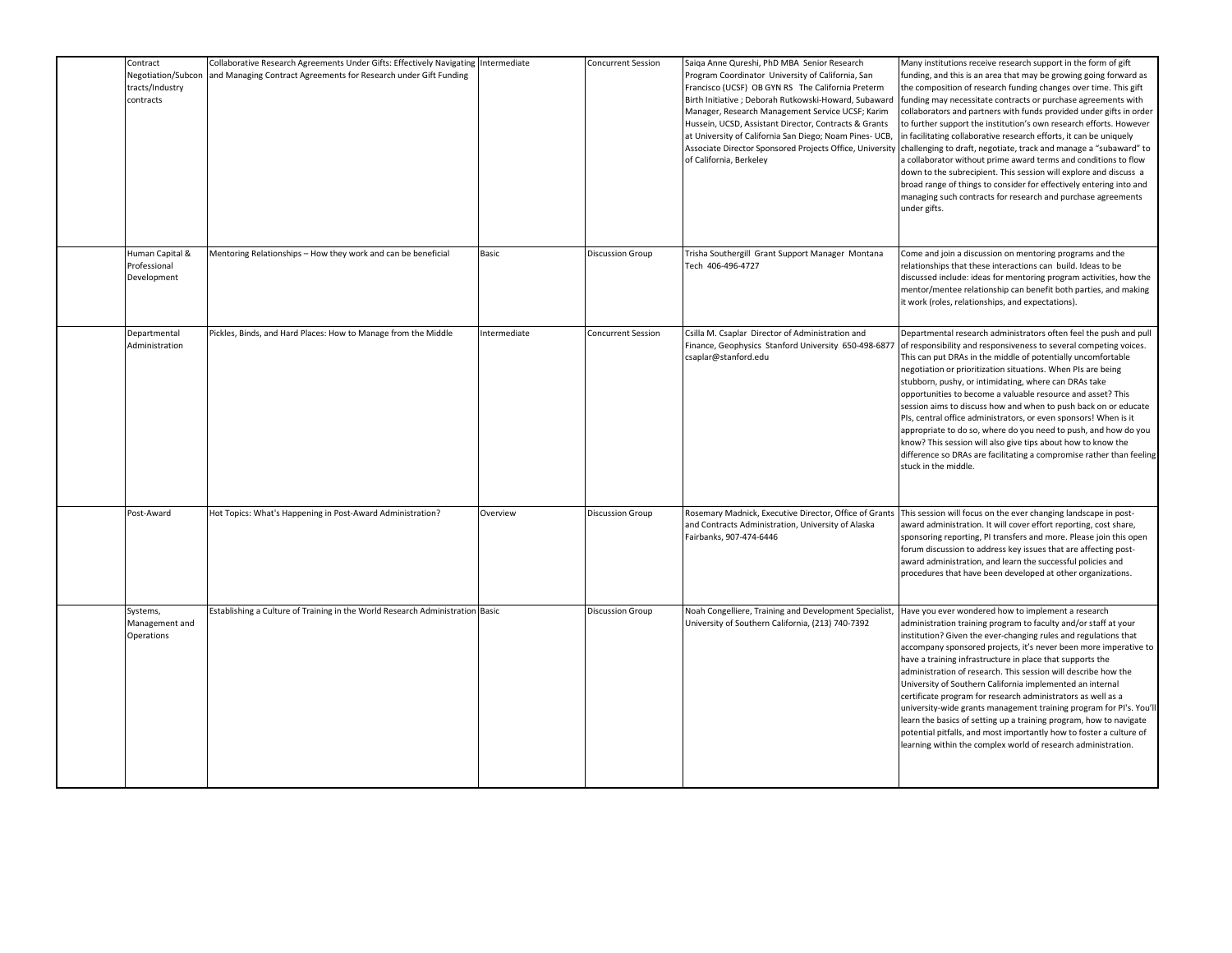| Pre-Award                                                      | Proposal Support and Submission: Perspectives from Department-<br>based and Service Center-based Offices | Basic                       | <b>Concurrent Session</b> | Autumn Salazar, Director Sponsored Research Services,<br>UC Merced, atjalsma@ucmerced.edu Elise Mills, CRA<br>RACC, Contract & Grant Manager, University of<br>California Berkeley; Michael Hitchcock, Stanford<br>University | The presenters will explore the differences in university structures<br>around proposal support. Different models for proposal notification<br>and submission based on the experiences from each school will be<br>discussed including the specific requirements of the PI at each<br>university including: 1) required notification timeline; 2) types of<br>documents needed by when; and 3) how pertinent proposal<br>information is collected. The presenters will also explore the<br>differences between department-based and service center-based<br>support models with a discussion of the positives and challenges of<br>each model. |
|----------------------------------------------------------------|----------------------------------------------------------------------------------------------------------|-----------------------------|---------------------------|-------------------------------------------------------------------------------------------------------------------------------------------------------------------------------------------------------------------------------|------------------------------------------------------------------------------------------------------------------------------------------------------------------------------------------------------------------------------------------------------------------------------------------------------------------------------------------------------------------------------------------------------------------------------------------------------------------------------------------------------------------------------------------------------------------------------------------------------------------------------------------------|
|                                                                |                                                                                                          | Sessions 2:35 PM to 3:45 PM |                           |                                                                                                                                                                                                                               |                                                                                                                                                                                                                                                                                                                                                                                                                                                                                                                                                                                                                                                |
|                                                                | <b>LEAD Me Presentations Group 2</b>                                                                     |                             |                           |                                                                                                                                                                                                                               | List of Presenters will be updated                                                                                                                                                                                                                                                                                                                                                                                                                                                                                                                                                                                                             |
| Compliance/Legal/F<br>ederal                                   | <b>Agreement Business Decisions</b>                                                                      | Intermediate                | <b>Concurrent Session</b> | Heather Clark, Director Research Operations, PreAward<br>Services Arizona State University, Office of Knowledge<br>Enterprise Development, Operations 480-965-1427                                                            | In this session participants will be provided guidance on agreement<br>business decisions. This session will share how business decisions<br>facilitate getting the deal done, internal party involvement to<br>proceed with the negotiation further, influencing factors to<br>consider and how to assess and present risk.                                                                                                                                                                                                                                                                                                                   |
| Contract<br>Negotiation/Subcon<br>tracts/Industry<br>contracts | Intellectual Property Clauses in Research Agreements                                                     | Overview                    | <b>Concurrent Session</b> | Sherylle Mills Englander, Director, Office of Technology<br>& Industry Alliances, University of California, Santa<br>Barbara                                                                                                  | Federal, Non-profit & Private industry have different interests<br>when it comes to the rights they seek out of sponsored research.<br>This session will explore the rights generally sought by each<br>sponsor type, and what concerns to be aware of when navigating IP<br>terms in awards from each sponsor type.                                                                                                                                                                                                                                                                                                                           |
| Contract<br>Negotiation/Subcon<br>tracts/Industry<br>contracts | Things to Consider When Issuing Subaward Agreements                                                      | Basic                       | <b>Concurrent Session</b> | Michiko Taniguchi Pane, Director, Pre-Award<br>Operations, Stanford University; Laura Register,<br>Assistant Director, Subaward Compliance and<br>Oversight, Stanford University, laregist@stanford.edu                       | This session will focus on the contextual elements that should be<br>considered when drafting a subaward agreement. It will include a<br>discussion of how things like scope of work, deliverables, prime<br>sponsor terms, and project-level and entity-level risk analysis<br>should drive how and what gets put into an agreement.Participants<br>will learn strategies for how to approach drafting subaward<br>agreements, Participants will be able to identify areas for special<br>consideration in working with a variety of subaward scenarios.                                                                                      |
| Human Capital &<br>Professional<br>Development                 | Leadership - are you where you want to be?                                                               | Overview                    | <b>Discussion Group</b>   | Theresa R. Caban, MPA, CRA Grant & Contract Officer<br>II, Manager Kaiser Permanente Southern California<br>626-564-3483                                                                                                      | Discuss what it means to lead, including ramifications of taking a<br>leadership role, expectations, qualifications  what matters                                                                                                                                                                                                                                                                                                                                                                                                                                                                                                              |
| Departmental<br>Administration                                 | Financial Compliance: Why Your Department Could be at Risk                                               | Overview                    | <b>Discussion Group</b>   | Tolise Dailey, Training Development Specialist, CU<br>Boulder, 303-735-7736                                                                                                                                                   | Department administrators are often presented with ethical issues,<br>by their faculty members, that forced them to balance getting the<br>job done while being compliant. This discussion group will address<br>the key risks in sponsored compliance, grant accounting and<br>financial management at the departmental level. Specific topics<br>that will be discussed are cost allocation, effort reporting, cost<br>transfers, financial oversight and internal controls.                                                                                                                                                                 |
| Post-Award                                                     | Managing Faculty Effort and Salary Distributions                                                         | Intermediate                | <b>Concurrent Session</b> | Helen Powell, Manager of Radiology Grants<br>Administration, University of Washington Michael<br>Anthony, Executive Director of UWFIN:Research and<br>Student Accounting, University of Washington                            | Faculty effort commitment should not be left to chance. In this<br>session, we will cover best practices for tracking faculty effort<br>commitments, how to calculate salary distributions, and review<br>faculty effort certification processes. This is meant for the<br>departmental post-award staff. Central offices may be interested<br>to see what is involved at the department level "to get it right."                                                                                                                                                                                                                              |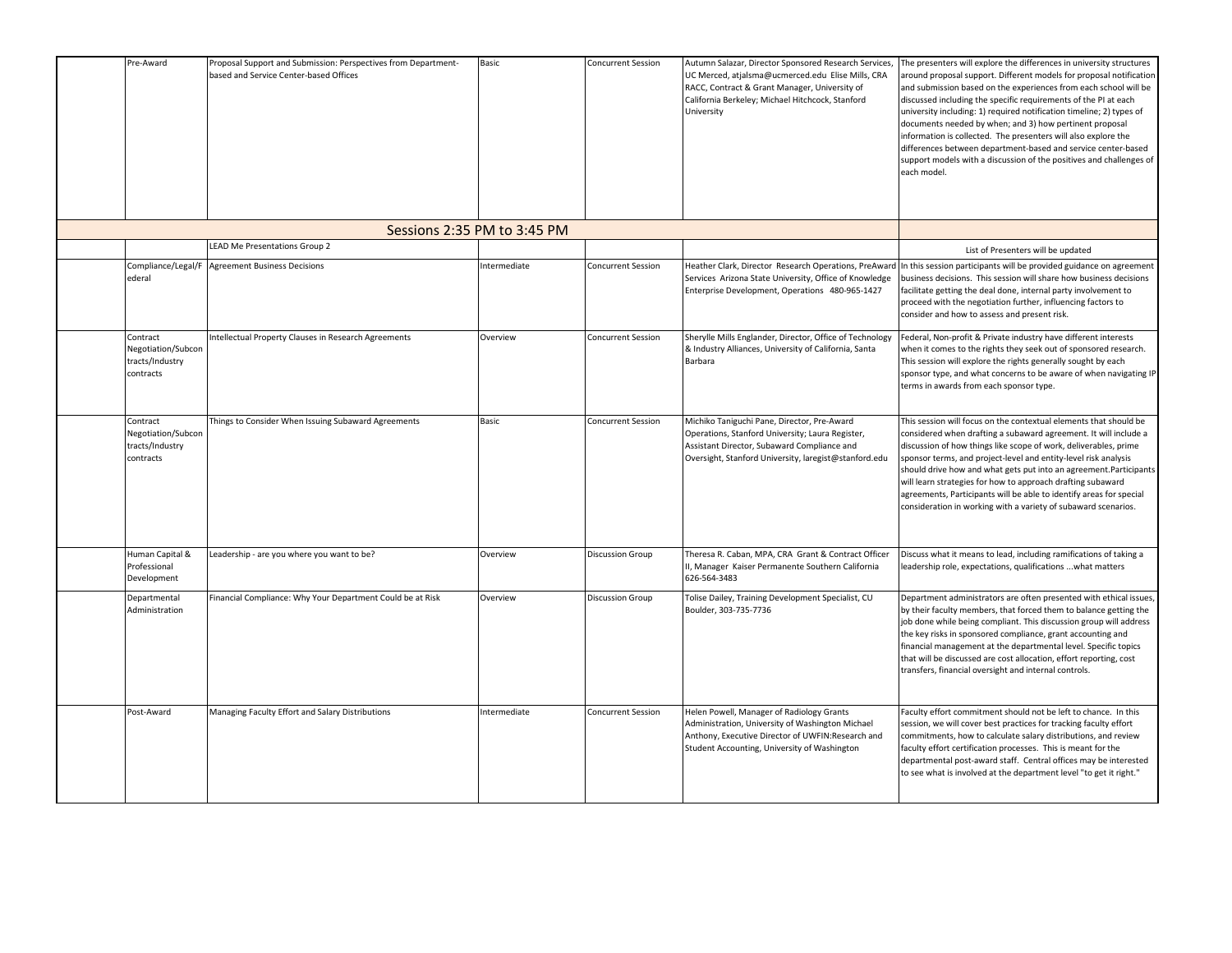| Post-Award                                                     | Pros & Cons of Self Disclosure: A Cautionary Tale            | Intermediate | Concurrent Session        | Dave Doty, Associate Director, Colorado State<br>University<br>Diane Barrett, Colorado State University                                                                               | When accepting Federal funding there are a myriad of laws,<br>regulations and guidelines that require awardees to disclose:<br>improper business practices, overpayments, fraud, bribery, or other<br>violations that potentially affect a Federal award(s). Within this<br>session we will have a discussion a real life case study of actual self-<br>disclosure to the Office of Inspector General. The outcomes of the<br>disclosure and the resulting aftermath might not be what you<br>would expect for doing the "right thing".<br>Objectives:<br>• A better understanding of the actual disclosure process and<br>subsequent actions that might be expected. What actions might be<br>most beneficial and what might not in the disclosure process.<br>. Possible pitfalls that might be avoided depending on the agency<br>and the relationship with that agency.<br>. Who do engage for help. |
|----------------------------------------------------------------|--------------------------------------------------------------|--------------|---------------------------|---------------------------------------------------------------------------------------------------------------------------------------------------------------------------------------|----------------------------------------------------------------------------------------------------------------------------------------------------------------------------------------------------------------------------------------------------------------------------------------------------------------------------------------------------------------------------------------------------------------------------------------------------------------------------------------------------------------------------------------------------------------------------------------------------------------------------------------------------------------------------------------------------------------------------------------------------------------------------------------------------------------------------------------------------------------------------------------------------------|
|                                                                | Afternoon Networking & Refreshment Break 3:45PM to 4:00 PM   |              |                           |                                                                                                                                                                                       |                                                                                                                                                                                                                                                                                                                                                                                                                                                                                                                                                                                                                                                                                                                                                                                                                                                                                                          |
|                                                                | Sessions 4:00 PM to 5:00 PM                                  |              |                           |                                                                                                                                                                                       |                                                                                                                                                                                                                                                                                                                                                                                                                                                                                                                                                                                                                                                                                                                                                                                                                                                                                                          |
| Post-Award                                                     | Post-Award Basics: A Landscape Overview                      | Basic        | Concurrent Session        | Lee T. Pettit, CPA, CISA   Assistant Director   Research<br>Operations   Fiscal Oversight Arizona State University  <br>Knowledge Enterprise Development                              | This Post-Award Basics presentation is the professional<br>development opportunity that focuses on the post-award aspects<br>of research administration at a high-level. This workshop is<br>intended for those new to the profession seeking a more complete<br>understanding of the current landscape. This includes a general<br>discussion of financial compliance issues and best practices.                                                                                                                                                                                                                                                                                                                                                                                                                                                                                                        |
| Contract<br>Negotiation/Subcon<br>tracts/Industry<br>contracts | Contracting Basics - the Meat and Bones of a Contract        | Basic        | Concurrent Session        | Katie Rountree, Assoc. Director Dept. of Contracts and<br>Grants, University of Southern California; Grace Park,<br>Principal Subcontract Officer, University of California<br>Irvine | This session will review the major clauses that are included, or<br>should be included, in every research contract. We will discuss why<br>the clause is needed, and what you should be looking for when you<br>review these clauses.<br>Note: This session will not cover Intellectual Property as it will be<br>covered in depth during other sessions                                                                                                                                                                                                                                                                                                                                                                                                                                                                                                                                                 |
| Human Capital &<br>Professional<br>Development                 | Skill Development: Thinking in the Gray or When Gray is Okay | Intermediate | <b>Discussion Group</b>   | Julie Guggino, Director, Research and Sponsored<br>Programs, Central Washington University, 509.963.2640                                                                              | More often than one would imagine, the work of research<br>administrators falls into those gray areas between the black and<br>white of regulations. How do you teach others or develop the skill<br>in one's self to think in the gray zone while still remaining in<br>compliance and engaging in best practices? Using case studies from<br>pre- and post-award areas, the group will discuss how to engage in<br>exploring the gray and ways to integrate this kind of thinking into<br>your skill set.                                                                                                                                                                                                                                                                                                                                                                                              |
| Departmental<br>Administration                                 | Departmental Administration - Jack of All Trades             | Basic        | <b>Concurrent Session</b> | Randi Wasik Associate Dean for Finance,<br>Administration and Strategy WSU's Flyod College of<br>Medicine 5093686837                                                                  | The session will be aimed at covering all aspects of departmental<br>administration for both basic science as well as clinical<br>departments. There will also be insights valuable to those in<br>central administration who may not be aware of the complexities<br>of departmental administration                                                                                                                                                                                                                                                                                                                                                                                                                                                                                                                                                                                                     |
| Post-Award                                                     | Award Closeouts: Using Data for Batch Processing             | Intermediate | <b>Concurrent Session</b> | Sarah Kern, Senior Cost Accounting Analyst Arizona<br>State University, 480-965-0029                                                                                                  | If you are drowning in checklists and don't have enough resources<br>to keep up with the never-ending pile of closeouts, a closeout<br>batching process may be just what your organization needs. ASU<br>has successfully piloted this technique for a year, saving hundreds<br>of hours of staff and student time, as well as significantly increasing<br>actual closeouts completed. This session will describe how to<br>structure this process at your organization, from data strategies to<br>staffing.                                                                                                                                                                                                                                                                                                                                                                                            |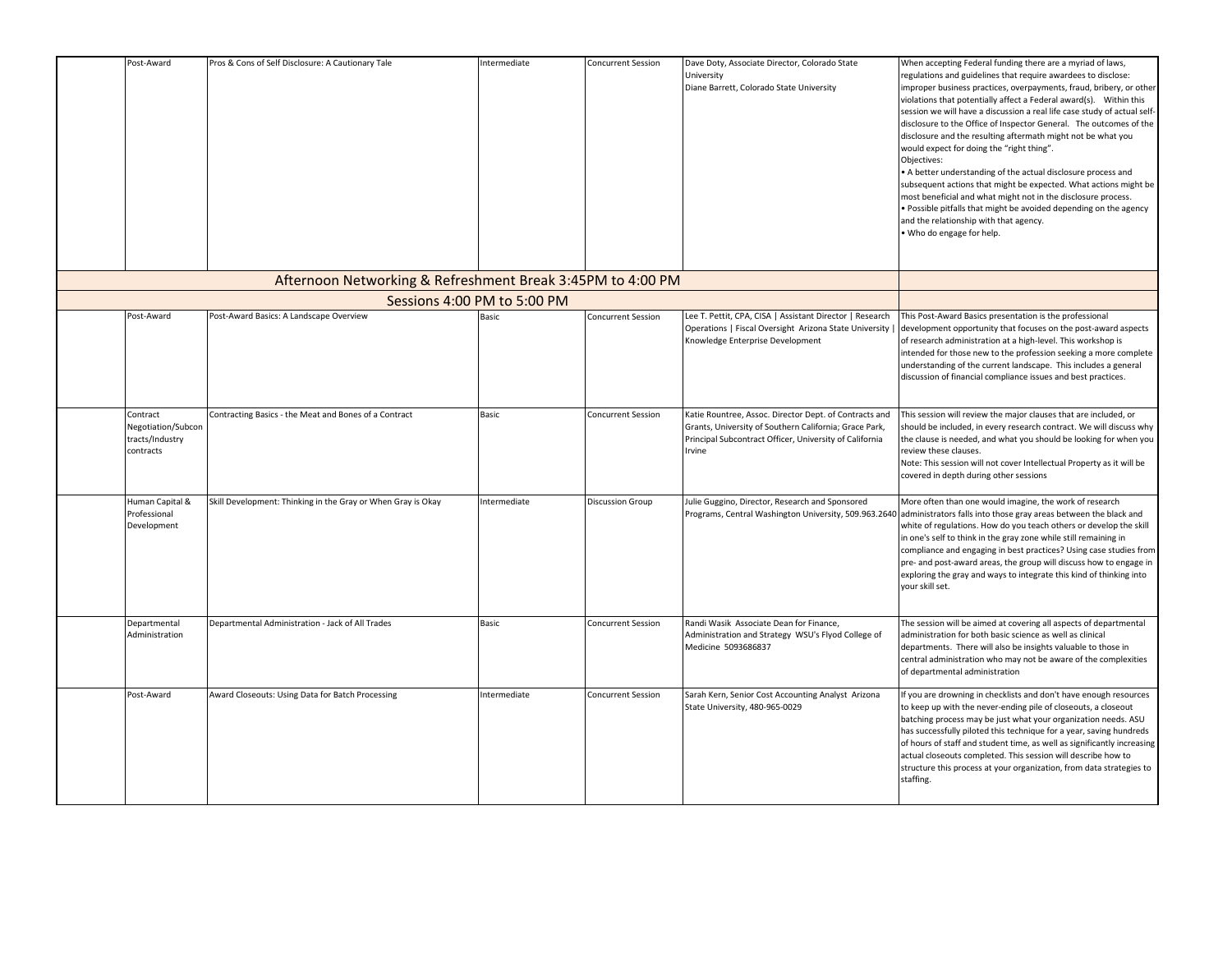| Systems,<br>Management and<br>Operations | Homegrown systems are (MORE THAN) okay!                                       | Overview     | <b>Concurrent Session</b>              | Derek Brown, Research Operations Administrator,<br><b>State University</b>                          | This session will give overview level information on what every<br>Office of Research Support and Operations, Washington Research Administrator needs to know about homegrown systems,<br>and how their various components can be intertwined and used<br>efficiently. Washington State University will demonstrate their<br>homegrown online systems, which connect online routing and<br>approval systems with their grants databases, powerful monitoring<br>and reporting tools in and of themselves. Other tools including PI<br>dashboards, Compliance forms, "drag and drop" email technology,<br>staff workload trackers, and other online tools will be discussed,<br>along with some "lessons learned along the way".                                                                                                                                                                                                                                                       |
|------------------------------------------|-------------------------------------------------------------------------------|--------------|----------------------------------------|-----------------------------------------------------------------------------------------------------|---------------------------------------------------------------------------------------------------------------------------------------------------------------------------------------------------------------------------------------------------------------------------------------------------------------------------------------------------------------------------------------------------------------------------------------------------------------------------------------------------------------------------------------------------------------------------------------------------------------------------------------------------------------------------------------------------------------------------------------------------------------------------------------------------------------------------------------------------------------------------------------------------------------------------------------------------------------------------------------|
| PUI                                      | ASSIST, Workspace, Research.gov: Transitioning from one system to<br>the next | Intermediate | <b>Concurrent Session</b>              | Jane Woodcock, Faculty Grants Manager, Reed College,<br>503-788-6673                                | Efforts to modernize and migrate proposal preparation and<br>submission capabilities are underway whether we're ready for<br>them or not. Federal agencies have deployed new systems such as<br>ASSIST (NIH) and Workspace (Grants.gov) in order to phase out<br>legacy PDF applications. The NSF Electronic Research<br>Administration (ERA) Forum has initiated a Proposal Submission<br>Modernization initiative to gradually modernize and migrate<br>FastLane to Research.gov. Do your PIs know about these upcoming<br>changes? More importantly, do you know about these changes? As<br>a PUI, your campus may have limited technological resources, or<br>does it? Knowing who to ask and preparing for the roadblocks<br>ahead is the first step to a successful transition. During this session,<br>we will briefly review each system; discuss the steps one may take<br>to ease into these new systems; and learn how to use the agencies<br>themselves as key resources. |
| Pre-Award                                | Success Strategies for Securing and Managing Nonprofit Funding                | Intermediate | <b>Concurrent Session</b>              | Zach Gill, OSU; Aaron Shonk, Director of Foundation<br>Services, Oregon State University Foundation | An introduction into the unique set of issues involved with working<br>with foundations and other nonprofits. Private foundation and<br>nonprofits represent a growing source of many universities'<br>research portfolios. They also can present new and challenging<br>issues that differ from projects sponsored by the federal<br>government or private industry. Nonprofits have unique missions,<br>motivations, and requirements, which must be properly addressed<br>at each step of the proposal/award process. University foundations<br>can be a useful partner in securing research funding from<br>sponsoring private foundations. This relationship requires ground<br>rules, open communication, and problem-solving techniques to be<br>successful.                                                                                                                                                                                                                   |
|                                          | Dinner Groups: 7:00 AM to 5:00 PM (sign-up required) Meet in Lobby            |              |                                        |                                                                                                     |                                                                                                                                                                                                                                                                                                                                                                                                                                                                                                                                                                                                                                                                                                                                                                                                                                                                                                                                                                                       |
|                                          | <b>Tuesday November 7, 2017</b>                                               |              |                                        |                                                                                                     |                                                                                                                                                                                                                                                                                                                                                                                                                                                                                                                                                                                                                                                                                                                                                                                                                                                                                                                                                                                       |
|                                          | Registration Open: 7:30 AM to 5:00 PM                                         |              |                                        |                                                                                                     |                                                                                                                                                                                                                                                                                                                                                                                                                                                                                                                                                                                                                                                                                                                                                                                                                                                                                                                                                                                       |
|                                          | Continental Breakfast: 7:30 AM to 8:15 AM                                     |              |                                        |                                                                                                     |                                                                                                                                                                                                                                                                                                                                                                                                                                                                                                                                                                                                                                                                                                                                                                                                                                                                                                                                                                                       |
|                                          | Morning rountable discussion groups 7:30 AM to 8:15 AM                        |              |                                        |                                                                                                     |                                                                                                                                                                                                                                                                                                                                                                                                                                                                                                                                                                                                                                                                                                                                                                                                                                                                                                                                                                                       |
|                                          | Sessions 8:30 AM to 10:00 AM                                                  |              |                                        |                                                                                                     |                                                                                                                                                                                                                                                                                                                                                                                                                                                                                                                                                                                                                                                                                                                                                                                                                                                                                                                                                                                       |
| Compliance/Legal/F NIH Update<br>ederal  |                                                                               | Overview     | Panel/Concurrent/Skype Kristin Ta, NIH |                                                                                                     | Skype/remote session with current NIH updates                                                                                                                                                                                                                                                                                                                                                                                                                                                                                                                                                                                                                                                                                                                                                                                                                                                                                                                                         |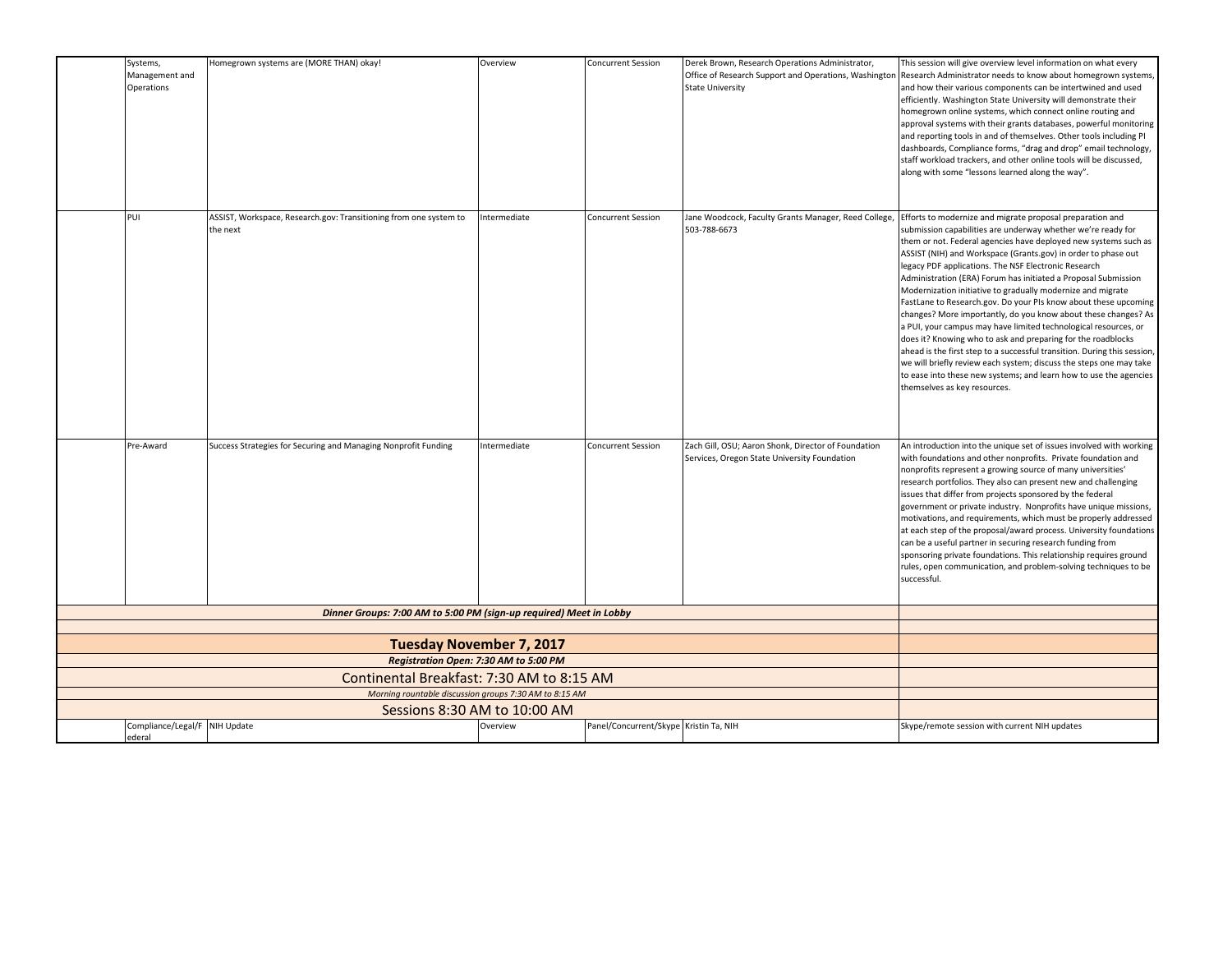| Compliance/Legal/F<br>ederal                                   | Compliance Roadshow                                                                                            | Basic              | nteractive Concurrent Se Debra Murphy, | Sr. Compliance Officer and Director, Research<br>Operations, Arizona State University, 480-965-2179                                                                                                                                    | As a front line research administrator, you are regularly responsible<br>for providing guidance on University and federal policies. In this<br>role you are in a great a position to offer support and assistance to<br>researchers. This interactive concurrent session will provide an<br>overview to help you better understand the areas in non-financial<br>compliance including issues involving human subjects, animal care<br>and use, environmental health and safety, export controls,<br>intellectual property, conflicts of interest, and responsible conduct<br>of research related to misconduct in research that intersect with<br>award acceptance that may require special attention in advance of<br>award acceptance.                                                                                           |
|----------------------------------------------------------------|----------------------------------------------------------------------------------------------------------------|--------------------|----------------------------------------|----------------------------------------------------------------------------------------------------------------------------------------------------------------------------------------------------------------------------------------|------------------------------------------------------------------------------------------------------------------------------------------------------------------------------------------------------------------------------------------------------------------------------------------------------------------------------------------------------------------------------------------------------------------------------------------------------------------------------------------------------------------------------------------------------------------------------------------------------------------------------------------------------------------------------------------------------------------------------------------------------------------------------------------------------------------------------------|
| Contract<br>Negotiation/Subcon<br>tracts/Industry<br>contracts | So FAR, So Good: The Federal Acquisition Regulations                                                           | Basic              | Concurrent Session                     | Sherrie Dennehy, Principal Contract and Grant Officer,<br>University of Southern California, 213-740-6061; Colleen<br>James, Principal Contract and Grant Officer, University<br>of Southern California                                | We will review the structure and basic principles of the FAR. We<br>will then review specific FAR clauses that are usually acceptable,<br>clauses that may need you to proceed with cation, and clauses that<br>will raise red flags. For the high risk clauses, we will discuss<br>techniques on how to handle them if you see them in your<br>contracts.                                                                                                                                                                                                                                                                                                                                                                                                                                                                         |
| Human Capital &<br>Professional<br>Development                 | Global Fellowship - Lessons Learned                                                                            | Overview           | <b>Concurrent Session</b>              | Lee T. Pettit, CPA, CISA   Assistant Director   Research<br>Operations   Fiscal Oversight Arizona State University  <br>Knowledge Enterprise Development                                                                               | The NCURA Global Fellowship program is a joint initiative between<br>NCURA and our global sister research administration societies. The<br>Fellowship program has two underlying objectives: (i) the training<br>of research administrators, and (ii) enhancing global research<br>collaboration. This program is intended to reduce barriers to global<br>research administration and create an administrative environment<br>conducive to global research collaboration. There is an ever<br>increasing amount of global research collaboration, and this<br>fellowship hopes to create a pool of individuals who are able to<br>interpret a multitude of various sponsor requirements and assist<br>their institution with administrative compliance - from application<br>submission through financial reporting and closeout. |
| Departmental<br>Administration                                 | Supporting both basic science and clinical research from the<br>department research administrator perspective. | Intermediate       | <b>Discussion Group</b>                | Katherine Emmett Director of Research Administration<br>Institutes on Development and Disability, Department<br>of Pediatrics, Department of Ob/Gyn, Center for<br>Women's Health Oregon Health and Science University<br>503-494-2695 | From cost reimbursement to capitation, effort commitments to<br>wRVUs, and federal grants to industry clinical trials, the differences<br>between basic science and clinical research are extensive. This<br>discussion group will review the main differences between basic<br>science and clinical research and how department research<br>administrators who support both can help to build sustainable and<br>compliant programs.                                                                                                                                                                                                                                                                                                                                                                                              |
| Systems,<br>Management and<br>Operations                       | ezFedGrants-Exploring the newest USDA online system                                                            | Basic              | <b>Concurrent Session</b>              | Matthew Michener, Grant and Contract Coordinator<br>Lead, Office of Research Support and Operations<br>(ORSO)<br>Washington State University                                                                                           | Join us for an interactive session on how to use and navigate the<br>new USDA ezFedGrants system.<br>Session Objectives:<br>· Register in ezFedGrants<br>· Understand and choose user roles<br>· Navigate through system<br>· Build and submit proposals, progress reports, financial reports,<br>and invoices<br>• Route items for approval and signatures                                                                                                                                                                                                                                                                                                                                                                                                                                                                        |
| PUI                                                            | Preparing for and Managing Subawards at a PUI: Exploring New<br>Territories                                    | Basic/Intermediate | <b>Discussion Group</b>                | Kelly DelFatti, Director of Sponsored Research, Lewis &<br>Clark College                                                                                                                                                               | So, you have a PI who wants to lead a collaborative proposal effort<br>that will require a subaward. That sounds like a great<br>opportunity-but your small, predominantly undergraduate<br>institution (PUI) has never issued or managed a subaward before<br>(or your experience in doing so is extremely limited). Further, the<br>Uniform Guidance doesn't make this any easier and your institution<br>may not be super excited about the additional work, especially if<br>your indirect cost rate is based on Salaries & Wages only. Where do<br>you begin? This session will discuss strategies and resources on<br>how to get started, how to set things up at the proposal stage to<br>ensure success at the award stage, and what to do once you<br>receive the award-immediately and beyond.                           |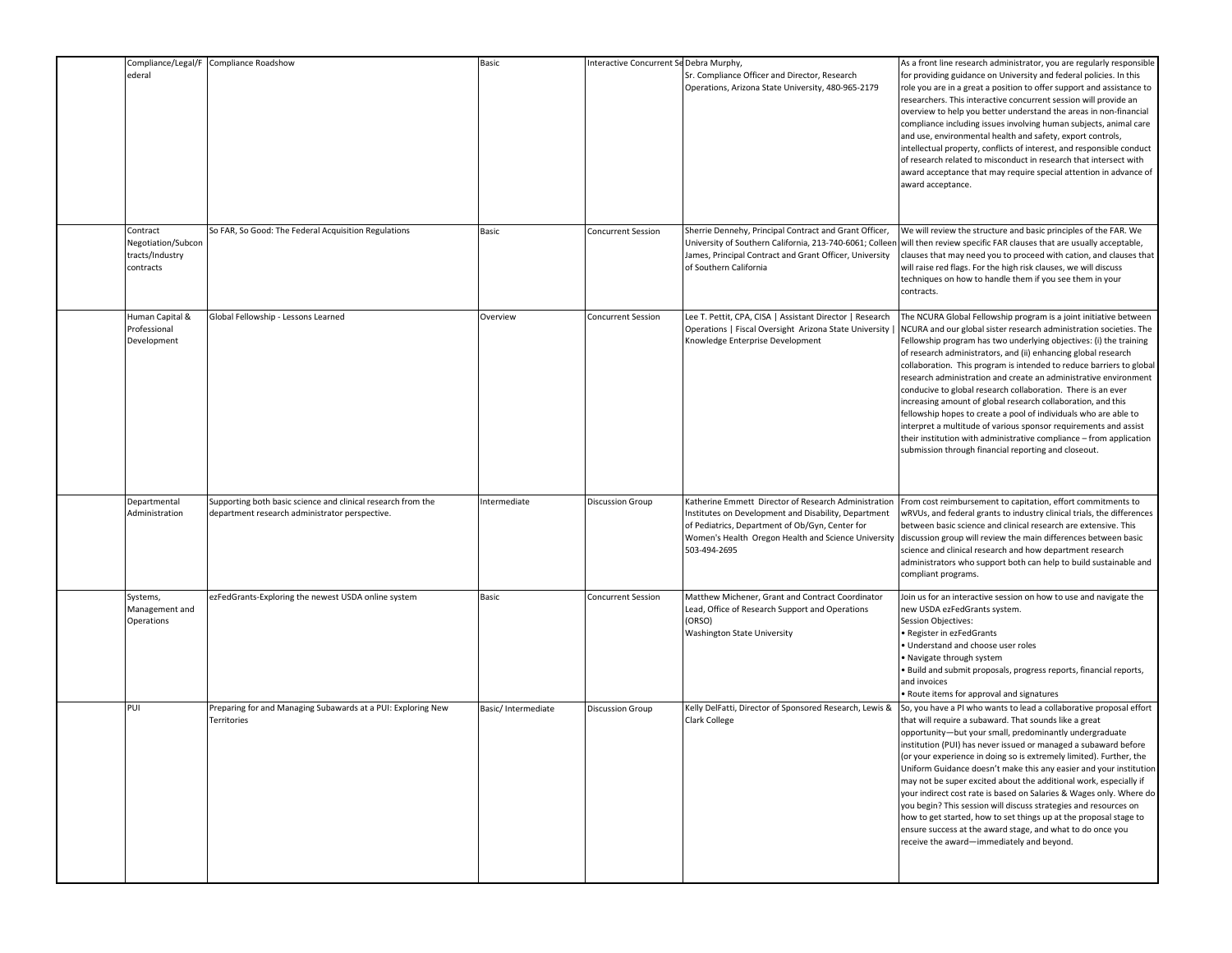| Pre-Award                                                      | Proactive Proposal Review                                                                                                                                | Overview                      | <b>Discussion Group</b>   | Tolise Dailey, Training Development Specialist, CU<br>Boulder, 303-735-7736                                                                                                                                                                  | How can we be proactive about compliance issues in Pre-Award to<br>avoid Post-Award delays? This session focuses on how<br>organizations can better manage compliance issues at the proposal<br>phase so they are not caught off guard when the award is funded.<br>We will discuss the Pre-Award compliance complexities in Research<br>Administration, and explore new strategies and ideas to smooth<br>out the process during the Post-Award stage. Topics that will be<br>covered are conflict of interest, export control, intellectual<br>property, subrecipient monitoring and sponsor administrative<br>requirements, among others.                                                                                                                                                                                                                                                                                                                                                                                                                                                                                                                                                                                                                            |
|----------------------------------------------------------------|----------------------------------------------------------------------------------------------------------------------------------------------------------|-------------------------------|---------------------------|----------------------------------------------------------------------------------------------------------------------------------------------------------------------------------------------------------------------------------------------|-------------------------------------------------------------------------------------------------------------------------------------------------------------------------------------------------------------------------------------------------------------------------------------------------------------------------------------------------------------------------------------------------------------------------------------------------------------------------------------------------------------------------------------------------------------------------------------------------------------------------------------------------------------------------------------------------------------------------------------------------------------------------------------------------------------------------------------------------------------------------------------------------------------------------------------------------------------------------------------------------------------------------------------------------------------------------------------------------------------------------------------------------------------------------------------------------------------------------------------------------------------------------|
|                                                                | Morning Networking and Refreshment Break: 10:00 AM to 10:15 AM                                                                                           |                               |                           |                                                                                                                                                                                                                                              |                                                                                                                                                                                                                                                                                                                                                                                                                                                                                                                                                                                                                                                                                                                                                                                                                                                                                                                                                                                                                                                                                                                                                                                                                                                                         |
|                                                                |                                                                                                                                                          | Sessions 10:20 AM to 11:40 PM |                           |                                                                                                                                                                                                                                              |                                                                                                                                                                                                                                                                                                                                                                                                                                                                                                                                                                                                                                                                                                                                                                                                                                                                                                                                                                                                                                                                                                                                                                                                                                                                         |
| Federal Agency                                                 | NIH 101                                                                                                                                                  | <b>Basic</b>                  | <b>Concurrent Session</b> | Johanna Zimmerman<br>Departmental Research Administrator<br>College of Liberal Arts and Sciences<br>Portland State University; Heather Clark, Director,<br>Office of Research/Sponsored Projects Administration,<br>Arizona State University | This session will cover the basics of NIH for new<br>administrators, or anyone who does not work with NIH often. We<br>will provide an overview of how NIH is<br>organized, how to prepare NIH proposals, process JIT's, and<br>considerations for accepting awards. Participants<br>will be exposed to the SF424 Application Guide and ASSIST and will<br>learn key differences between different<br>NIH funding mechanisms.                                                                                                                                                                                                                                                                                                                                                                                                                                                                                                                                                                                                                                                                                                                                                                                                                                           |
| Compliance/Legal/F<br>ederal                                   | Uniform Guidance and Opportunities for Reducing Administrative<br>Burden                                                                                 | Senior                        | <b>Discussion Group</b>   | Lisa Mosley, Executive Director, Sponsored Projects,<br><b>Yale University</b>                                                                                                                                                               | Discussion topics will include opportunities for reducing burden at<br>the institutional level by allowing flexibility in policy for non-federal<br>sponsors (where appropriate), elimination of redundant internal<br>reviews and restrictions, harmonizong instituonal revie w<br>requirements, expaninding JIT compliance reviews when<br>permissible, increasing efficiency and effectiveness of compliance<br>review and eliminating outdated internal over regulation.                                                                                                                                                                                                                                                                                                                                                                                                                                                                                                                                                                                                                                                                                                                                                                                            |
| Contract<br>Negotiation/Subcon<br>tracts/Industry<br>contracts | Incoming Federal Subcontracts from Industry: The Complexities<br>Explored for Deciphering & Negotiating Federal Flow-through Industry<br>Contract Terms. | Intermediate                  | <b>Concurrent Session</b> | Kevin Stewart, Associate Director, Industry Contracts,<br>University of California, Santa Barbara; Caroline Jones,<br>Assistant Director, Pre-Award Services, Stanford<br>University, cejones@stanford.edu                                   | Navigating the breadth of issues and concerns in an agreement for<br>Federally-funded research where industry is the prime contractor<br>and the university is the subcontractor can be quite complex. For<br>some contractual topics, such as for intellectual property terms, the<br>provisions incorporated in the university subcontract are for the<br>most part dictated by the company's own Federal prime award<br>terms. However for other topics, such as for termination,<br>publication, and export control compliance terms, it can be highly<br>challenging to find common ground to address the concerns and<br>constraints for the university as well as those of both the Federal<br>Government AND the industry prime contractor. Additionally,<br>companies which apply their standard purchase order terms and<br>conditions to a university subcontract can be the most formidable<br>set of terms of all to navigate. This session will explore and discuss<br>the unique challenges in reviewing, negotiating and coming to<br>agreement on the terms of Federal flow-through subcontracts from<br>industry, where participants are encouraged to share their own<br>strategies and approaches for successfully coming to agreement on<br>terms. |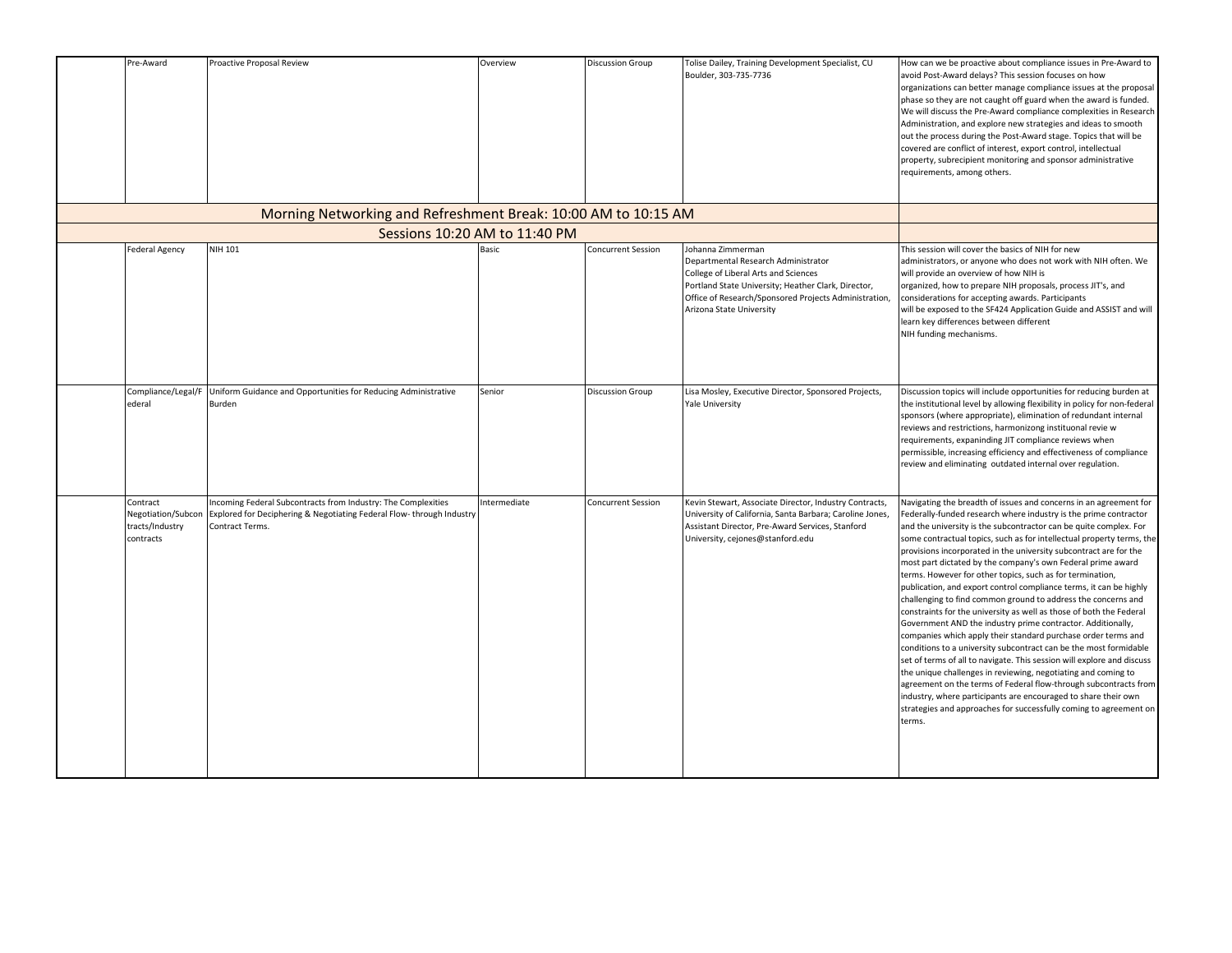| Human Capital &<br>Professional<br>Development | What in the World is that Research Administrator SAYING??                         | Overview                                   | <b>Concurrent Session</b> | Tolise Dailey, Training Development Specialist, CU<br>Boulder, 303-735-7736                            | Have you ever had a conversation with a PI during which they gave<br>you a totally blank look of incomprehension? Are you a<br>department administrator dealing with staff in a central office and<br>they often have no clue what you're referring to, or why? Or<br>maybe you're central staff communicating with a new department<br>administrator? Or your own new staff? Or with someone who's<br>counting the days until retirement? It's called "the look," and we<br>all get it from someone at some point during our career, sometimes<br>often. If you get "the look" too often from a stakeholder, you may<br>lose their attention for the conversation or sometimes<br>permanently. This discussion group will help attendees<br>understand why they're getting "the look," what they can do to<br>change "the look" to comprehension, and how to not get "the<br>look" during work conversations |
|------------------------------------------------|-----------------------------------------------------------------------------------|--------------------------------------------|---------------------------|--------------------------------------------------------------------------------------------------------|---------------------------------------------------------------------------------------------------------------------------------------------------------------------------------------------------------------------------------------------------------------------------------------------------------------------------------------------------------------------------------------------------------------------------------------------------------------------------------------------------------------------------------------------------------------------------------------------------------------------------------------------------------------------------------------------------------------------------------------------------------------------------------------------------------------------------------------------------------------------------------------------------------------|
| Departmental<br>Administration                 | The Real Administrators of Departmental Research: RADR                            | Basic                                      | <b>Discussion Group</b>   | Derick Jones, Program Manager, LAbiomed. 310-974-<br>9328.                                             | are you a new to Departmental Administration: Are you trying to<br>figure out who can help, well this is the session for you. This<br>session will give you an insider perspective on understanding the<br>players of Departmental Research Administration. Attendees will<br>gain insight on who, what, when and where you can go for help<br>when you are new to a department. Learning how to understand<br>the circle of research administration at your institution is critical for<br>the success of a DRA.                                                                                                                                                                                                                                                                                                                                                                                             |
| Post-Award                                     | Making the Case for Allowability                                                  | Overview                                   | <b>Discussion Group</b>   | Danielle Silvas, Arizona State University                                                              | This session will lend guidance on how to define allowable,<br>allocable and reasonable costs while adhering to sponsor guidelines<br>and institutional policies. Please come ready to discuss, your<br>decision metrics for making the case for allowability. The discussion<br>group facilitator and participants will highlight and discuss their<br>own unique situations they've encountered in determining<br>allowableness of costs, and discuss the current audit environment<br>and findings as it relates to Uniform Guidance Subpart E - Cost<br>Principles.                                                                                                                                                                                                                                                                                                                                       |
| Systems,<br>Management and<br>Operations       | Public Speaking, the Intimate Art Form                                            | Basic                                      | <b>Concurrent Session</b> | Sarah Kern, Senior Cost Accounting Analyst Arizona<br>State University, 480-965-0029                   | While public speaking is a rewarding experience, many people are<br>afraid of it and/or don't know how to improve the skills needed to<br>captivate an audience. If you are looking for inspiration and<br>practical tips to become a better NCURA presenter, or to present at<br>NCURA for the first time, this session is for you.                                                                                                                                                                                                                                                                                                                                                                                                                                                                                                                                                                          |
| Pre-Award                                      | Reviewing Subrecipient Single Audits and Assessing Risk - An Audit<br>Perspective | Intermediate                               | <b>Concurrent Session</b> | Laura Register Assistant Director, Subaward Oversight<br>& Compliance Stanford University 303-838-2163 | Ever wonder what that material weakness means and why it's a<br>problem? Hate worrying what the auditors will think of your review<br>of subrecipient single audits? Wish you could be better prepared<br>for subrecipient monitoring questions? As Uniform Guidance places<br>emphasis on subawards and risk assessment, reviewing and<br>understanding the single audit report and subawarding risk<br>becomes an integral step in subrecipient monitoring and<br>management. This session will focus on preparing you to review<br>and interpret the single audit report, identify risk factors, and<br>understand what your auditors are expecting from you.                                                                                                                                                                                                                                              |
|                                                |                                                                                   | Lunch: 11:45 PM to 1:15 PM                 |                           |                                                                                                        |                                                                                                                                                                                                                                                                                                                                                                                                                                                                                                                                                                                                                                                                                                                                                                                                                                                                                                               |
|                                                | <b>Regional Business Meeting Lunch</b>                                            | <b>Region VI:</b>                          | <b>Region VII:</b>        |                                                                                                        |                                                                                                                                                                                                                                                                                                                                                                                                                                                                                                                                                                                                                                                                                                                                                                                                                                                                                                               |
| Compliance/Legal/F                             | Common Rule - Is Change Coming?                                                   | Sessions 1:20 PM to 2:30 PM<br>ntermediate | <b>Discussion Group</b>   | Debra Murphy, Sr. Compliance Officer and Director,                                                     | Topics of discussion will include revisions to the common rule                                                                                                                                                                                                                                                                                                                                                                                                                                                                                                                                                                                                                                                                                                                                                                                                                                                |
| ederal                                         |                                                                                   |                                            |                           | Research Operations, Arizona State University, 480-965-<br>2179                                        | equirements for: informed Consent, IRB review of studies meeting<br>exemption criteria, definitions of terms such as "limited review",<br>continuing review requirements, and impacts of single IRB review.<br>Time will be open for frank discussion of impacts of the impending<br>changes.                                                                                                                                                                                                                                                                                                                                                                                                                                                                                                                                                                                                                 |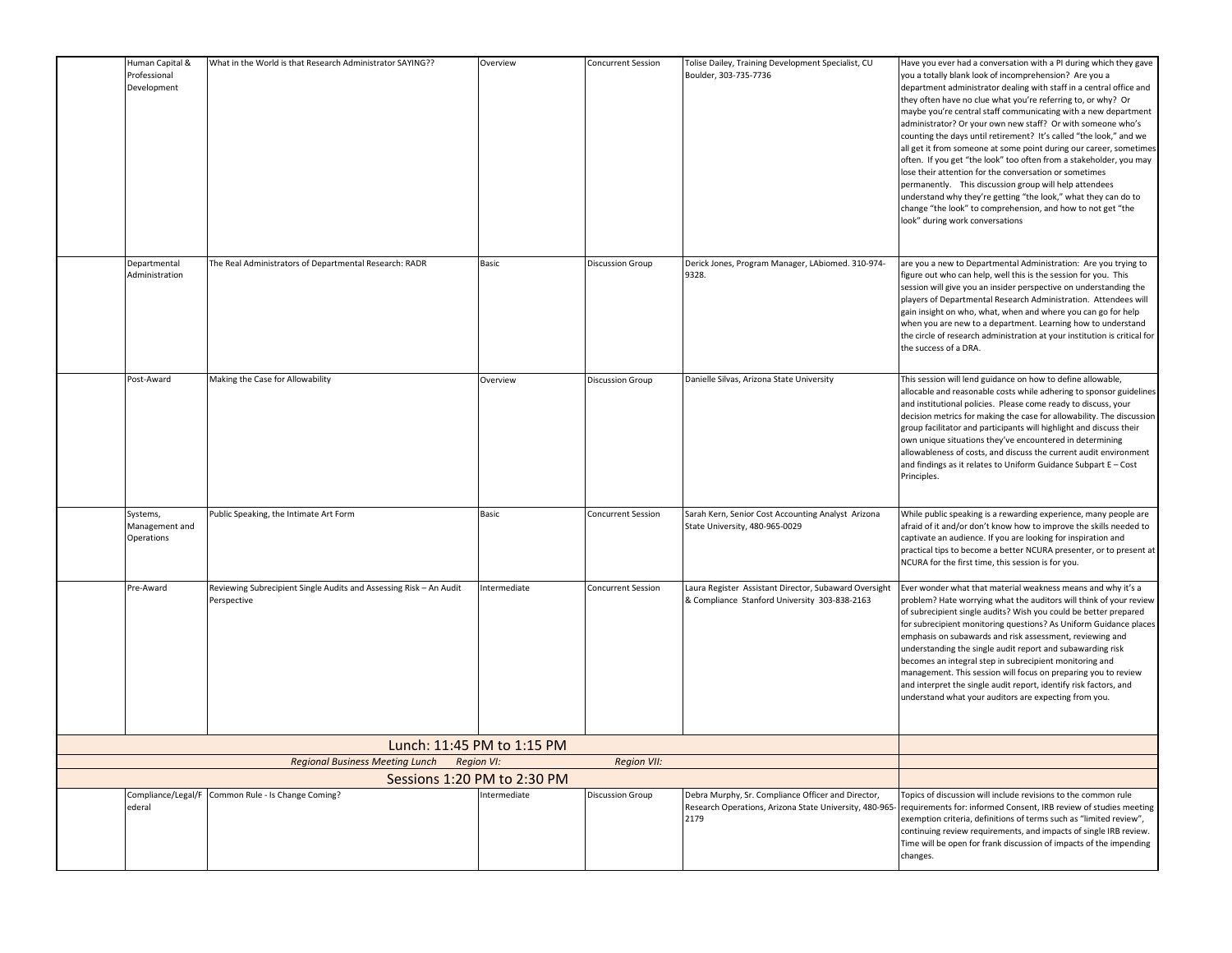| Contract<br>Negotiation/Subcon<br>tracts/Industry<br>contracts | Navigating the Basics: A Primer on Clinical Trial Contract Negotiation               | Basic                       | <b>Concurrent Session</b> | Heather Kubinec and Shabana Durrani, University of<br>California, Irvine                                                                                                                                                                                                                                                                                                                                                           | Join us as we delve into the complex world of clinical trial<br>contracting with industry. This session is geared towards<br>negotiators who are new to clinical trials and will guide participants<br>through key concepts, common issues and sticking points.<br>Objectives: Participants will gain an understanding of clinical trial<br>contract provisions and develop skills to handle negotiations.                                                                                                                                                                                                                                                                                  |
|----------------------------------------------------------------|--------------------------------------------------------------------------------------|-----------------------------|---------------------------|------------------------------------------------------------------------------------------------------------------------------------------------------------------------------------------------------------------------------------------------------------------------------------------------------------------------------------------------------------------------------------------------------------------------------------|---------------------------------------------------------------------------------------------------------------------------------------------------------------------------------------------------------------------------------------------------------------------------------------------------------------------------------------------------------------------------------------------------------------------------------------------------------------------------------------------------------------------------------------------------------------------------------------------------------------------------------------------------------------------------------------------|
| Human Capital &<br>Professional<br>Development                 | How to Empower People to Step Up                                                     | Overview                    | <b>Discussion Group</b>   | Derick F Jones, Program Manager, The Institute for<br>Translational Genomics and Population Sciences, 310-<br>974-9328; Matthew Kirk, Manager, Grant & Contract<br>Svcs. Cedars-Sinai Medical Center                                                                                                                                                                                                                               | Success cannot be built on weakness so we must focus on our<br>strengths. How do we enhance productivity as well as<br>berformance of those whom we manage and with whom we<br>collaborate. In this session we will discuss ways to motivate and<br>empower staff and those we work with.                                                                                                                                                                                                                                                                                                                                                                                                   |
| Departmental<br>Administration                                 | Best Practices for Achieving Compliance with the NIH Public Access<br>Mandate        | Basic                       | <b>Concurrent Session</b> | Kim Frazer Business Analyst, Electronic Research<br>Administration, UCI; Hanna Kim, Center Grant<br>Administrator, Beckman Laser Institute, UCI                                                                                                                                                                                                                                                                                    | NIH Public Access Policy requires that published journal articles<br>resulting from NIH-funded research be made available to the public<br>no later than 12 months after the date of publication. The public<br>access mandate has been extended to NSF-funded research as well,<br>and the government is moving toward making it a requirement for<br>ALL federal funding. Non-compliance with this policy affects<br>researchers because federal funding could be withheld. This<br>presentation will introduce best practices for achieving compliance,<br>and provide access to helpful resources, like the NIH Public Access<br>Compliance video produced by UCI's Office of Research. |
| Post-Award                                                     | Closeout is Not the Time to Reconcile the Award                                      | Overview                    | <b>Discussion Group</b>   | Nina Ganeff, Research Accountant II<br>Office of Sponsored Research, Stanford University                                                                                                                                                                                                                                                                                                                                           | This session will provide a basic overview of how account<br>monitoring and reconciliation concepts are crucial to the closeout<br>process. A well-managed project simplifies closeout. Attendees will<br>learn how to properly closeout a sponsored account. They will<br>understand the importance of reviewing financial transactions<br>throughout the lifecycle of an award, and the significance of making<br>sure that all sponsor's deliverables have been met.                                                                                                                                                                                                                     |
| PUI                                                            | Is your institution ready for an Electronic Research Administration<br>(ERA) System? | Basic/Intermediate          | <b>Concurrent Session</b> | Deb Shaver, Director, Office of Sponsored Programs,<br>University of Idaho                                                                                                                                                                                                                                                                                                                                                         | Participants will be able to describe an overview of the process for<br>identify8ing whether their institution is ready of an Electroic<br>Research Administratioh (ERA) System.,                                                                                                                                                                                                                                                                                                                                                                                                                                                                                                           |
| Systems,<br>Management and<br>Operations                       | Mapping a Course for Research Security Compliance                                    | Intermediate                | <b>Concurrent Session</b> | Sean McKay, Chief Information Security Officer, Office<br>of Information Technology, Portland State University;<br>Brandon Barnhill, Compliance Officer, Research &<br>Strategic Partnerships, PSU; Mario Navarro Palos,<br>Information Security Officer, Office of Information<br>Technology, PSU; Rachelle Richmond, Grants &<br>Agreements Officer, Sponsored Projects Administration<br>Research & Strategic Partnerships, PSU | Portland State University's research department and information<br>security team partnered together to build a program to support the<br>needs of faculty engaging in research projects with specific data<br>security compliance obligations. This presentation outlines the<br>strategy, processes, and workflow Portland State University has<br>developed to identify and address these requirements.                                                                                                                                                                                                                                                                                   |
| Pre-Award                                                      | Developing Center Grants & Complex Proposals                                         | Intermediate                | <b>Concurrent Session</b> | Christine Morris, University of California San Francisco<br>UCSF); Sharon Louie, University of California San<br>Francisco, Eunice Chang, UCSF                                                                                                                                                                                                                                                                                     | Center grants and other complex proposals (cooperative<br>agreements, multi-million dollars) require flexibility and<br>coordination. Whether you are a new or experienced research<br>administrator, successfully handling a proposal with the challenges<br>of multiple budgets and institutions/parties is rewarding.                                                                                                                                                                                                                                                                                                                                                                    |
|                                                                |                                                                                      | Sessions 2:35 PM to 3:45 PM |                           |                                                                                                                                                                                                                                                                                                                                                                                                                                    |                                                                                                                                                                                                                                                                                                                                                                                                                                                                                                                                                                                                                                                                                             |
| Compliance/Legal/F<br>ederal                                   | Export Control Basics: Understanding the Regulations in a University<br>Setting      | Basic - Intermediate        | Concurrent session        | Debra Murphy, Sr. Compliance Officer and Director,<br>Research Operations, Arizona State University, 480-965-<br>2179                                                                                                                                                                                                                                                                                                              | This session is an introduction to the basic concepts associated with<br>the export control regulations and the impact of the regulations on<br>the university community. The participants will learn basic export<br>control terminology, know what regulations and sanctions are                                                                                                                                                                                                                                                                                                                                                                                                          |

involved, and understand how to better identify and manage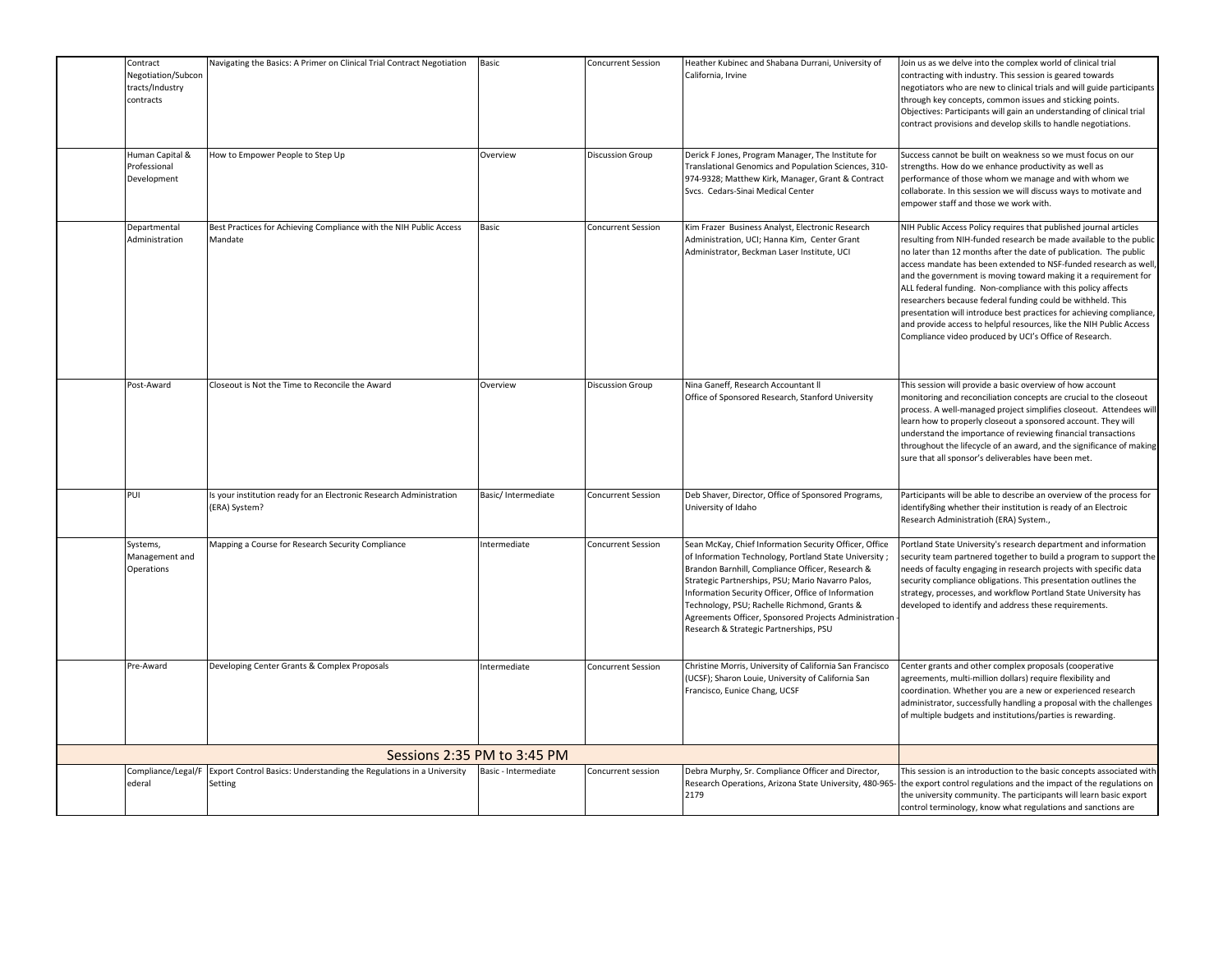| Contract<br>Negotiation/Subcon<br>tracts/Industry<br>contracts | Issuing Outgoing Subcontracts under Federal Prime Contracts:<br>Approaches and Strategies                     | Intermediate | <b>Concurrent Session</b> | Sherrie Dennehy, Principal Contract and Grant Officer,<br>University of Southern California, 213-740-6061;<br>Dave Doty, Associate Director Colorado State University<br>dave.doty@colostate.edu | Taking a federal contract and converting it into a subcontract can<br>be tricky. FAR clauses alone can be intimidating, but when you have<br>to consider the type of institution you are subcontracting, as well as<br>any other specifics of the subcontractor's work, it can become a<br>daunting task. We'll discuss approaches for how to decide which<br>clauses to flow down, how to best structure the subcontract, and<br>how to make sure that your negotiation goes as smoothly as<br>possible.                                                                                                                                                                                                                                                                                                                                                                                                        |
|----------------------------------------------------------------|---------------------------------------------------------------------------------------------------------------|--------------|---------------------------|--------------------------------------------------------------------------------------------------------------------------------------------------------------------------------------------------|------------------------------------------------------------------------------------------------------------------------------------------------------------------------------------------------------------------------------------------------------------------------------------------------------------------------------------------------------------------------------------------------------------------------------------------------------------------------------------------------------------------------------------------------------------------------------------------------------------------------------------------------------------------------------------------------------------------------------------------------------------------------------------------------------------------------------------------------------------------------------------------------------------------|
| Human Capital &<br>Professional<br>Development                 | Building Bridges - Professional Development and Leadership Programs Intermediate<br>across Sponsored Research |              | <b>Concurrent Session</b> | Angela Ford, Senior Contract and Grant Officer,<br>University of California, Berkeley, 510-642-8117                                                                                              | Professional development can get tossed to the wayside when<br>faced with deadline after deadline, yet professional development<br>opportunities can be a factor in many people's decision for<br>accepting a position and/or continued job satisfaction. Additionally,<br>after all those hours of investment in training a sponsored research<br>officer, how does an organization keep its employees engaged and<br>create growth opportunities to retain talented employees? The<br>development of employees is vital to the long term success of an<br>organization. Speakers will discuss the professional development<br>and leadership programs implemented at three institutions (Univ of<br>CA, Berkeley, Stanford and Univ of CA, San Francisco), including a<br>joint-professional development and training meeting series that is<br>developed and conducted bi-annually by the three institutions. |
| Departmental<br>Administration                                 | Working with difficult faculty                                                                                | Intermediate | <b>Discussion Group</b>   | Csilla Csaplar, Stanford University                                                                                                                                                              | Establishing open dialogue with faculty can be challenging in the<br>best of times, which makes building those relationships even more<br>critical when having to navigate difficult situations. How do you<br>communicate institutional and sponsor regulations, requirements,<br>and pitfalls to your faculty? What happens when a proposal misses<br>a deadline, or a faculty member tries to circumvent a process or<br>policy? Who breaks bad news to the investigator, and how do you<br>approach the conversation? In this discussion, we will work through<br>examples of tough conversations with faculty, how and when they<br>are necessary, and how to strategize around addressing complex or<br>potentially uncomfortable issues.                                                                                                                                                                  |
| Post-Award                                                     | Financial Management of Sponsored Awards: How to get it right?                                                | Overview     | <b>Discussion Group</b>   | 491-0974                                                                                                                                                                                         | Ashley Stahle, Senior, Office of Sponsored Program, 970- Financial research administration responsibilities can be<br>overwhelming. The process of managing a grant once funded and<br>properly closing it out when it ends are the day-to-day activities<br>that central and departmental research administrators struggle<br>with. This session will introduce best practices that will assist<br>research administrators with post award administration. Topics will<br>include account reconciliation, cost principles, financial status<br>reports, cost transfers, and internal controls.                                                                                                                                                                                                                                                                                                                  |
| Systems,<br>Management and<br>Operations                       | Problem Solving in the Real World: Making Your Brain Work for You                                             | Overview     | Concurrent Session        | Sarah Kern, Senior Cost Accounting Analyst Arizona<br>State University, 480-965-0029                                                                                                             | Do you ever run across a problem and feel that you don't have the<br>necessary tools or the right amount of time to solve it? Do you<br>want/need to increase your ability to find creative solutions to<br>problems? If your answer to either of these questions are "yes",<br>this presentation is for you. We'll be taking a unique approach to<br>effective problem solving by not only talking about simple<br>techniques but also going deep into brain theory to uncover the<br>imbedded barriers to effective engagement and how to overcome<br>them. This presentation is structured to provide attendees with a<br>paradigm shift as it relates to handling problems. Increasing<br>effective problem solving skills will not only benefit you in your<br>professional and personal life, but will also have a powerful impact<br>on your organization.                                                |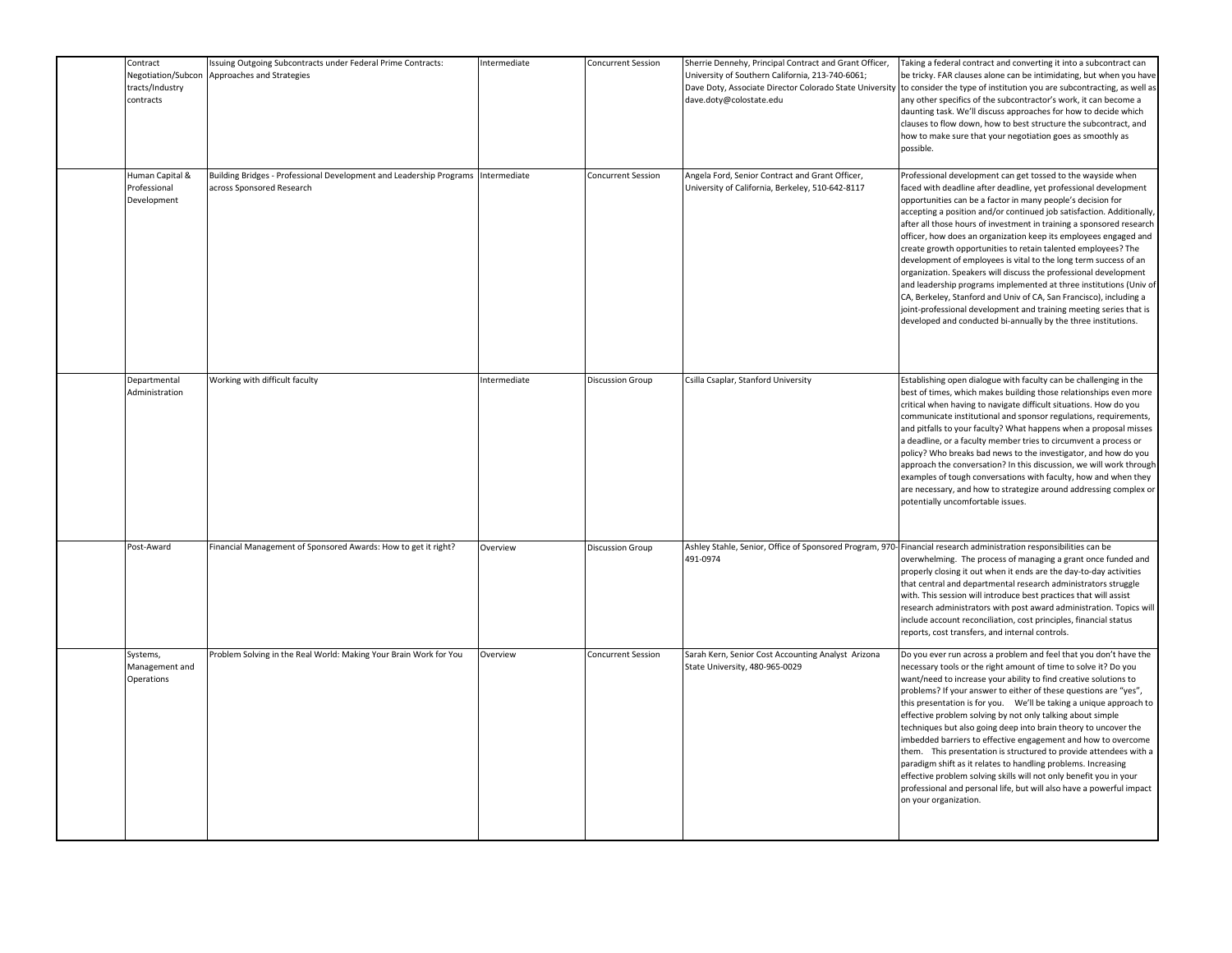| PUI                                                            | Leading Faculty at PUIs to the Trail for Successful Proposal Writing and Basic/Intermediate<br>Submissions                |                             | <b>Concurrent Session</b> | Julia Anderson, Director SPARC-Sponsored Programs,<br>Agreements, Research, and Contracts, Southern Utah<br><b>State University</b>       | Faculty at PUIs often cite the lack of time and support to engage in<br>the seeking of extramural funding. This session is an overview of<br>the strategies and training that Southern Utah University has<br>implemented over the past 3 years to successfully engage faculty<br>to write and submit proposals. During this session the participants<br>will learn: How to provide successful strategies for getting faculty<br>to participate in training and the proposal process; How to assist<br>faculty in finding and assessing a notice of funding opportunity<br>(NOFO); Key elements of the first page of the proposal; Strategies<br>for developing the narrative, timeline, budget, evaluation, and<br>attachment; Who does what in the proposal development process<br>and grant life-cycle (Sponsored program office versus principal<br>investigator); What happens next? Funded or not.                                                                                                                                              |
|----------------------------------------------------------------|---------------------------------------------------------------------------------------------------------------------------|-----------------------------|---------------------------|-------------------------------------------------------------------------------------------------------------------------------------------|-------------------------------------------------------------------------------------------------------------------------------------------------------------------------------------------------------------------------------------------------------------------------------------------------------------------------------------------------------------------------------------------------------------------------------------------------------------------------------------------------------------------------------------------------------------------------------------------------------------------------------------------------------------------------------------------------------------------------------------------------------------------------------------------------------------------------------------------------------------------------------------------------------------------------------------------------------------------------------------------------------------------------------------------------------|
| Pre-Award                                                      | Orchestrating a Clinical Research Proposal                                                                                | Intermediate                | <b>Concurrent Session</b> | Linda Chow, UCSF; Nina Mayo-Baylon, Team<br>Manager/Contracts & Grants Officer, University of<br>California, San Francisco                | PI: "I plan to submit a clinical research proposal with 15 other sites as<br>subcontracts next month. Would you please build the budget for me?"<br>RA: (Oh my! Where's my conductor hat?) "This sounds very promising.<br>Happy to help! Let's get started and kick off with a meeting to plan out<br>the stakeholders' specific roles and responsibilities?"<br>Clinical Research applications can be a challenging and tedious process,<br>but with effective resources and collaboration amongst the stakeholders,<br>a month timeframe may be possible. This presentation provides an<br>introductory to intermediate exposure to the various resources and tools<br>available for various clinical research proposal types.                                                                                                                                                                                                                                                                                                                     |
|                                                                |                                                                                                                           |                             |                           |                                                                                                                                           |                                                                                                                                                                                                                                                                                                                                                                                                                                                                                                                                                                                                                                                                                                                                                                                                                                                                                                                                                                                                                                                       |
|                                                                |                                                                                                                           | Sessions 4:00 PM to 5:00 PM |                           |                                                                                                                                           |                                                                                                                                                                                                                                                                                                                                                                                                                                                                                                                                                                                                                                                                                                                                                                                                                                                                                                                                                                                                                                                       |
| Compliance/Legal/F<br>ederal                                   | Project Level Payroll Certification                                                                                       | Intermediate                | <b>Concurrent Session</b> | Patricia Hawk, Assistant Vice President Office for<br>Sponsored Research and Award Administration Oregon<br>State University 541-737-6699 | Oregon State University has undertaken a project that will move<br>away from individual-level effort reporting to an annual project<br>level payroll certification.                                                                                                                                                                                                                                                                                                                                                                                                                                                                                                                                                                                                                                                                                                                                                                                                                                                                                   |
| Contract<br>Negotiation/Subcon<br>tracts/Industry<br>contracts | Central & Departmental Administrators Working Together: Navigating Intermediate<br>Unexpected Issues while under Contract |                             | Discussion                | Kevin Stewart, Associate Director, Industry Contracts,<br>University of California, Santa Barbara                                         | This discussion will allow participants opportunity to discuss the<br>unexpected and challenging issues that can arise during the term of<br>a contract, such as disputes regarding performance, complications<br>with receiving payments, and the exercise and aftermath of a<br>premature termination of an agreement. The session is intended<br>to allow both central and departmental administrators to explore<br>best practices to address challenging contractual situations and will<br>look to identify shared concerns and to foster a consistent<br>institutional approach when handling unforeseen circumstances<br>that arise as part of active management of contractual awards. The<br>breadth of discussion is intended to explore both the applicable<br>contractual terms at play for a given circumstance, as well as<br>institutional-specific policies and constraints for facilitating<br>discussion Participants are encouraged to bring examples of their<br>own past (or current) situations to the session for discussion. |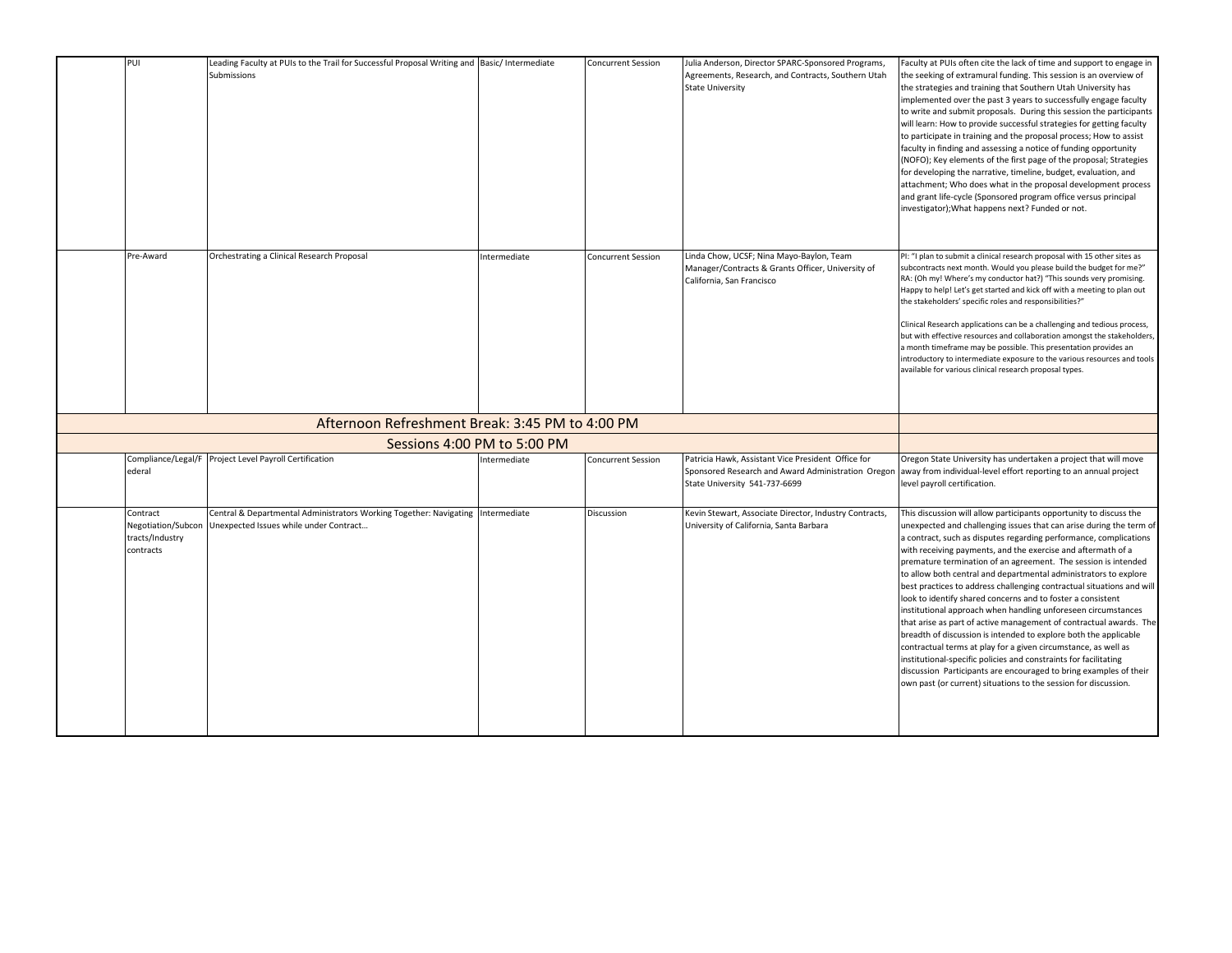| Human Capital &<br>Professional<br>Development | You got promoted! Now what?                                                                         | Intermediate       | Concurrent Session        | Barbara Inderwiesche Assistant Director, ERA<br>University of California, Irvine (949) 824-4789                        | Congratulations! You've worked hard and got that promotion to<br>manager! Now what? The transition from peer to manager could<br>be one of the most challenging steps in your career. Becoming a<br>boss is exciting, but it can also be quite terrifying. This is especially<br>true if you are now supervising friends and former peers. Internal<br>promotions present unique dilemmas. How will you transition from<br>compatible colleague to respected leader? How can you establish<br>your credibility and authority, without acting like the promotion has<br>gone to your head? How will you balance your individual job duties<br>now with time spent overseeing others? If you're like most<br>people in a research administration organization, you probably<br>haven't received a whole lot of specific leadership training to<br>prepare you to move from peer to manager. Your boss promoted<br>you because they have confidence in you as a high performer,<br>however, success as an individual contributor does not always<br>guarantee success as a manager. Leading people is a whole new<br>territory. How you manage this transition will depend heavily on<br>your organization and your personal leadership style, and this<br>session will present some general rules to make the transition from<br>peer to manager smoother. |
|------------------------------------------------|-----------------------------------------------------------------------------------------------------|--------------------|---------------------------|------------------------------------------------------------------------------------------------------------------------|----------------------------------------------------------------------------------------------------------------------------------------------------------------------------------------------------------------------------------------------------------------------------------------------------------------------------------------------------------------------------------------------------------------------------------------------------------------------------------------------------------------------------------------------------------------------------------------------------------------------------------------------------------------------------------------------------------------------------------------------------------------------------------------------------------------------------------------------------------------------------------------------------------------------------------------------------------------------------------------------------------------------------------------------------------------------------------------------------------------------------------------------------------------------------------------------------------------------------------------------------------------------------------------------------------------------------------------------------------|
| Human Capital &<br>Professional<br>Development | Building your career in research administration: When the path to<br>success looks more like a maze | Basic              | Concurrent Session        | Megan Dietrich, Department Manager, Stanford<br>University, reymar@stanford.edu                                        | Most of us end up in research administration by happenstance, but<br>once we get here we want to make the most of it! This session will<br>explore how to develop your professional skills, grow your career<br>and climb the ladder in research administrationeven if the path<br>sometimes seems to be a zigzag. We will discuss where to find<br>stretch opportunities in both entry level and mid-career positions,<br>how to leverage existing resources to your benefit, and when you<br>know it's time to make the next career move.                                                                                                                                                                                                                                                                                                                                                                                                                                                                                                                                                                                                                                                                                                                                                                                                              |
| Departmental<br>Administration                 | Budgeting 101                                                                                       | Basic              | <b>Concurrent Session</b> | Natalie Buys, University of Colorado, Denver                                                                           | This session will take a basic look at interpreting faculty budget<br>requests and turning them into a submission worthy budget and<br>budget justification.                                                                                                                                                                                                                                                                                                                                                                                                                                                                                                                                                                                                                                                                                                                                                                                                                                                                                                                                                                                                                                                                                                                                                                                             |
| Post-Award                                     | Understanding the Role of Post Award in Research                                                    | Overview           | <b>Discussion Group</b>   | Derick F Jones, Program Manager, The Institute for<br>Translational Genomics and Population Sciences, 310-<br>974-9328 | Post award is the heartbeat of any research operation. Having a<br>successful mindset for post award management is what allows<br>investigators to make sound financial decisions to help drive the<br>business of science while managing and maximizing their portfolios.<br>Post award moves grants from awarded proposals to production<br>and finally into the infinite realm of discovery. This discussion group<br>will be geared toward post award individuals in the hopes of<br>bridging the gap between science and finance. Every post award<br>person should understand the unique role they play in a scientific<br>operation. We will use practicles to drive home important<br>principles for post award management from a department and<br>central perspective.                                                                                                                                                                                                                                                                                                                                                                                                                                                                                                                                                                         |
| PUI                                            | Grant Agreements, Contracts and Documents In-Between                                                | Basic/Intermediate | Concurrent Session        | Cynthia Ruiz, Assistant Director, Loyola Marymount<br>University                                                       | This session will provide an overview of the most common types of<br>agreements that are reviewed by the sponsored projects office,<br>and how compliance can be improved when the purpose, terms<br>and conditions of an agreement is clearly defined. The first step is<br>to understand the nature of the agreement related to the research<br>or project being proposed to ensure that all elements of the<br>document are in alignment with the sponsor's guidelines and the<br>proposed work by the institution. An overview of key similarities<br>and differences between grants, contracts and other non-monetary<br>agreements will be provided. This session is appropriate for pre-<br>award staff at the central office or departmental level.                                                                                                                                                                                                                                                                                                                                                                                                                                                                                                                                                                                              |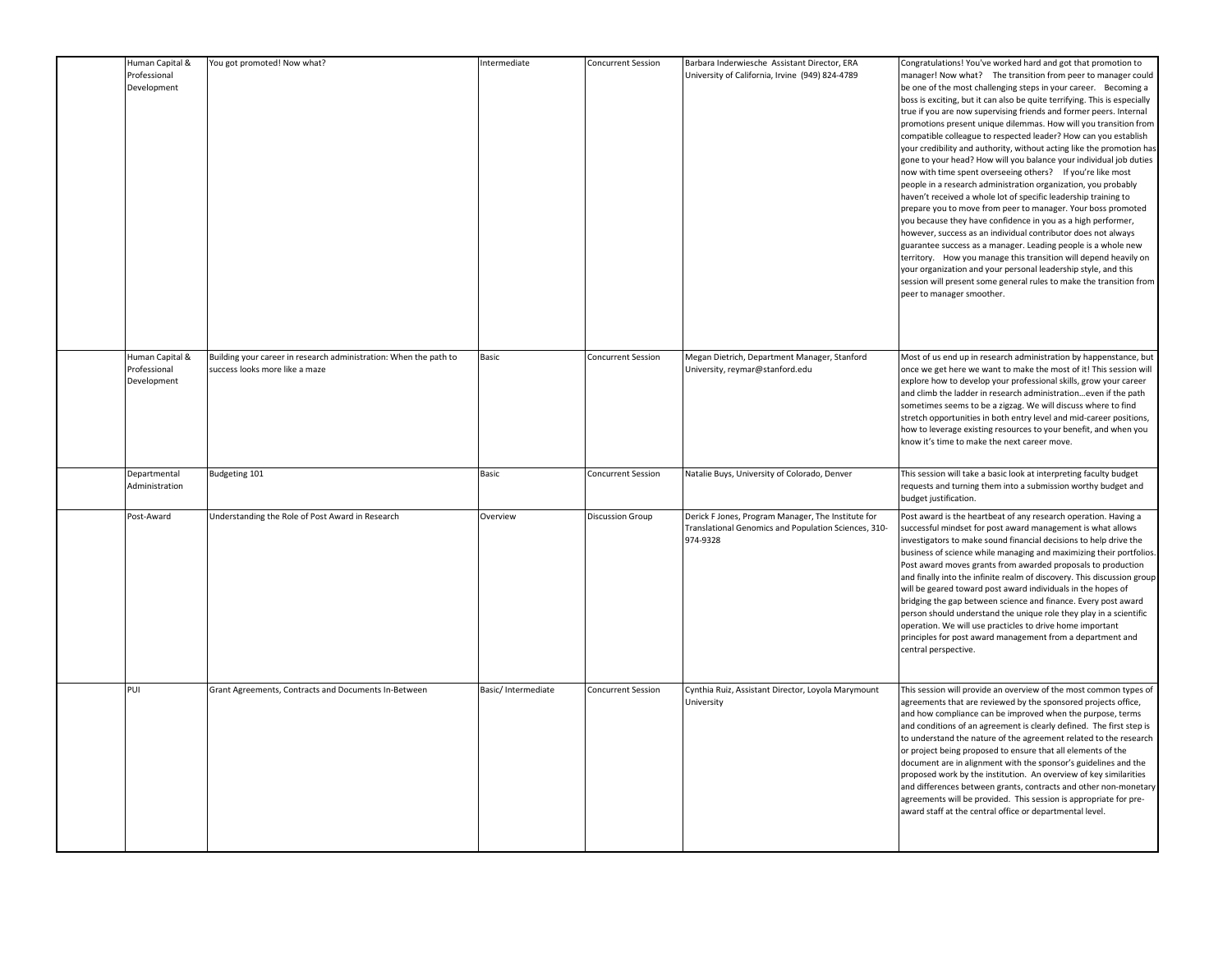| Pre-Award                                                      | Bridging the Gap Between Pre and Post Award Administration                                                | Basic        | <b>Concurrent Session</b> | Noam Pines, Berkeley; Elise Mills, University of<br>California, Berkeley (Contract & Grant Manager,<br>Engineering Research Support Organization); Ellyn<br>McCaffrey, University of California, San Francisco<br>(Service Team Manager, Contracts & Grants<br>Accounting); Sharon Louie, University of California, San<br>Francisco (Assistant Team Manager, Research<br>Management Services); Nina Mayo-Baylon, University<br>of California, San Francisco (Research Services Manager,<br><b>Research Management Services)</b> | What kind of research administrator are you? What branch of<br>research administration is the best fit for you? What challenges<br>have you encountered navigating your way through the pre and<br>post-award bureaucracy of research administration at your<br>institution? This session is designed for all levels and will examine<br>the various types of service models that exist within the profession<br>The session will also explore the duties and roles of various actors,<br>and suggest approaches to tackling complex transactions and hand-<br>offs between pre and post-award groups in an effort to bridge the<br>gap where overlapping responsibilities exist. |
|----------------------------------------------------------------|-----------------------------------------------------------------------------------------------------------|--------------|---------------------------|----------------------------------------------------------------------------------------------------------------------------------------------------------------------------------------------------------------------------------------------------------------------------------------------------------------------------------------------------------------------------------------------------------------------------------------------------------------------------------------------------------------------------------|-----------------------------------------------------------------------------------------------------------------------------------------------------------------------------------------------------------------------------------------------------------------------------------------------------------------------------------------------------------------------------------------------------------------------------------------------------------------------------------------------------------------------------------------------------------------------------------------------------------------------------------------------------------------------------------|
|                                                                | Dinner & Entertainment 6:30pm-10:00pm                                                                     |              |                           |                                                                                                                                                                                                                                                                                                                                                                                                                                                                                                                                  |                                                                                                                                                                                                                                                                                                                                                                                                                                                                                                                                                                                                                                                                                   |
|                                                                |                                                                                                           |              |                           |                                                                                                                                                                                                                                                                                                                                                                                                                                                                                                                                  |                                                                                                                                                                                                                                                                                                                                                                                                                                                                                                                                                                                                                                                                                   |
|                                                                |                                                                                                           |              |                           |                                                                                                                                                                                                                                                                                                                                                                                                                                                                                                                                  |                                                                                                                                                                                                                                                                                                                                                                                                                                                                                                                                                                                                                                                                                   |
|                                                                |                                                                                                           |              |                           |                                                                                                                                                                                                                                                                                                                                                                                                                                                                                                                                  |                                                                                                                                                                                                                                                                                                                                                                                                                                                                                                                                                                                                                                                                                   |
| Compliance/Legal/F                                             | Sessions 8:30 AM to 10:00 AM<br>NSF Grant Awards and Cash Management Overview                             | Basic        | <b>Discussion Group</b>   | Ilene Caruso, National Science Foundation, DFM/GCMS                                                                                                                                                                                                                                                                                                                                                                                                                                                                              | Presentation can be a formal presentation during a concurrent                                                                                                                                                                                                                                                                                                                                                                                                                                                                                                                                                                                                                     |
| ederal                                                         |                                                                                                           |              |                           |                                                                                                                                                                                                                                                                                                                                                                                                                                                                                                                                  | break-out period or a discussion group. Provide overview of NSF's<br>Grant Award and Cash Payment processes and procedures.<br>Provide participants with awardees' responsibilities, common<br>reasons for delays and detailed information on baseline monitoring<br>activities. Our section is responsible for NSF outreach in these<br>subject areas, and our objective is to reach as many grantees as<br>possible.                                                                                                                                                                                                                                                            |
| Compliance/Legal/F<br>ederal                                   | International Differences in IP and Publications                                                          | Intermediate | Concurrent session        | Samantha Aleshire, University of Alaska, Fairbanks                                                                                                                                                                                                                                                                                                                                                                                                                                                                               | This concurrent session will discuss United States Intellectual<br>Patent (IP) and Publicaiton Law; International (IP) laws and explore<br>ecognized issues associate win working with international<br>organizations, university and industry.                                                                                                                                                                                                                                                                                                                                                                                                                                   |
| Contract<br>Negotiation/Subcon<br>tracts/Industry<br>contracts | Free Stuff! but with Strings Attached: MTAs & DUAs (Material<br>Transfer Agreements, Data Use Agreements) | Intermediate | <b>Concurrent Session</b> | Kate Lewis, Associate Director, Industry Alliances Office,<br>University of California, Berkeley                                                                                                                                                                                                                                                                                                                                                                                                                                 | Physical materials, biological materials, data sets -- agreements<br>that cover terms and conditions that apply to "free" research<br>materials and data can be uniquely complex, where the contractual<br>terms can rival those of sponsored research agreements. This<br>session will cover issues to be aware of and consider for the terms<br>and conditions of MTAs and DUAs.                                                                                                                                                                                                                                                                                                |
| Human Capital &<br>Professional<br>Development                 | NCURA 101: Roadmap to Professional Development and Leadership                                             | Basic        | <b>Concurrent Session</b> | Derick F. Jones, Program Manager, Labimed, 310-721-<br>8992                                                                                                                                                                                                                                                                                                                                                                                                                                                                      | This session is designed fo rthe new and returning member.<br>Membership has its priveledges. This workshop is designed to give<br>the new and returning member an overview of the advantages of<br>being an NCURA member. We will expose you to the organizations,<br>mission, leadership, membership tools, leadership development<br>and volunteerism.                                                                                                                                                                                                                                                                                                                         |
| Departmental<br>Administration                                 | Financial forecasting for DRAs                                                                            | Intermediate | <b>Concurrent Session</b> | Manilyn Matau, Fiscal Officer, Chao Family<br>Comprehensive Cancer Center, UC Irvine; Teresa<br>Cochran, Grants & Contracts Manager, Post-Award,<br>University of Colorado Denver                                                                                                                                                                                                                                                                                                                                                | One of the many duties of departmental administrators is to ensure<br>appropriate management and timely spending of funds, regardless<br>of its source. It is important to monitor, analyze, and compare<br>actual expenditures with future plans and projections to avoid<br>processing unnecessary cost transfers and adjustments. This<br>session will focus on tools and techniques involved in the financial<br>forecasting process for grants, gifts, and institutional funds.                                                                                                                                                                                              |
| Systems,<br>Management and<br>Operations                       | Transparency in Award Setup Status                                                                        | Basic        | <b>Dicussion Group</b>    | Shelley Scallan, Senior Contract and Grant Officer,<br>University of California, Irvine; Alison Yeung, Business<br>Analyst, ERA<br>University of California, Irvine                                                                                                                                                                                                                                                                                                                                                              | Often times central offices are contacted regularly to find out the<br>status of an award. The University of California, Irvine's (UCI)<br>approach to making the award setup process transparent to<br>department administrators and faculty will be discussed                                                                                                                                                                                                                                                                                                                                                                                                                   |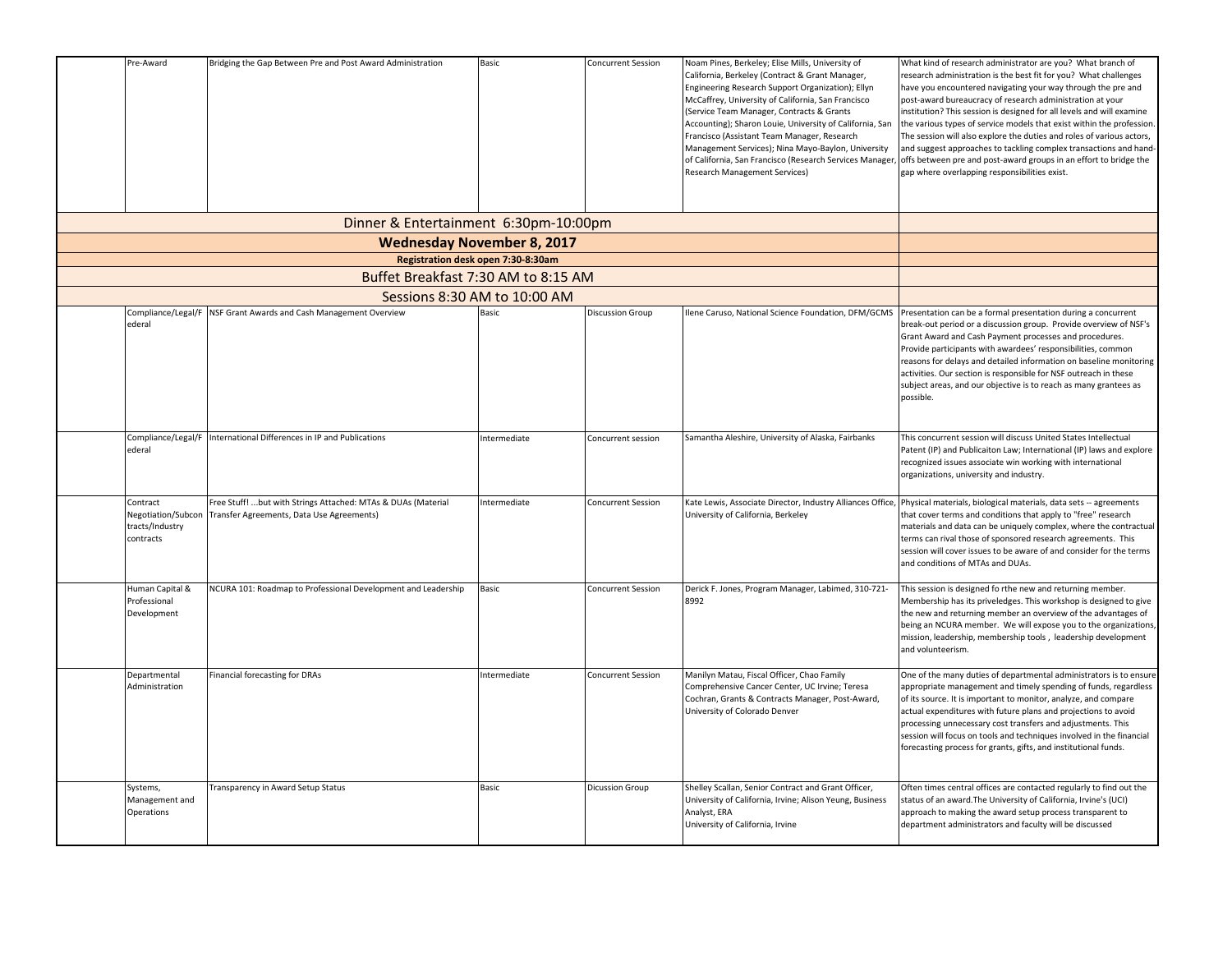| Pre-Award                                                      | Welcome Aboard: Ideas for Better Onboarding Your Preaward Officers Advanced |              | <b>Concurrent Session</b> | Heather Clark, Arizona State University                                                  | In this session participants will be provided ways to improve their<br>onboarding program for Preaward Officers. This session will provide<br>ways on how best to engage PreAward Officers from day 1, how to<br>keep it simple, interactive and metrics to assess progress.                                                                                                                                                                                                                                                                                                                                                                       |
|----------------------------------------------------------------|-----------------------------------------------------------------------------|--------------|---------------------------|------------------------------------------------------------------------------------------|----------------------------------------------------------------------------------------------------------------------------------------------------------------------------------------------------------------------------------------------------------------------------------------------------------------------------------------------------------------------------------------------------------------------------------------------------------------------------------------------------------------------------------------------------------------------------------------------------------------------------------------------------|
|                                                                |                                                                             |              |                           |                                                                                          |                                                                                                                                                                                                                                                                                                                                                                                                                                                                                                                                                                                                                                                    |
|                                                                |                                                                             |              |                           |                                                                                          |                                                                                                                                                                                                                                                                                                                                                                                                                                                                                                                                                                                                                                                    |
| Compliance/Legal/I<br>ederal                                   | Can I Buy That? The Determinations Game                                     | Intermediate | <b>Concurrent Session</b> | Carrie Chesbro Outreach & Training Manager<br>University of Oregon                       | Welcome to Can I Buy That?, the fast-paced, high-stakes game of<br>determinations! On today's show, we will ask a group of research<br>administrators to weigh in on real-life scenarios. Dust off your<br>Uniform Guidance rules about costing and prior approvals and join<br>us for an hour of fun and prizes! In this session, we will use a game<br>show format to showcase considerations in determining the<br>allowability of a variety costs in a variety of situations. Attention<br>will be focused on the context of the cost, cost principles, prior<br>approval triggers, and fun! Are you the next contestant on Can I<br>Buy That? |
| Contract<br>Negotiation/Subcon<br>tracts/Industry<br>contracts | Open Contracting Forum                                                      | Advanced     | Discussion                | Nancy Lewis, Executive Director, Sponsored Projects,<br>University of California, Irvine | Open discussion forum for discussing problem contract clauses; e.g.<br>publication clauses that encroach on ability to independently<br>publish, clauses that challenge institutional thresholds for risk<br>(limitation of liability clauses, indemnification provisions, payment<br>terms). Attendees are encouraged to bring a topic and/or a clause<br>they'd like to discuss.                                                                                                                                                                                                                                                                 |
| Human Capital &<br>Professional<br>Development                 | Performance Management for Managers                                         | Intermediate | <b>Concurrent Session</b> | Nicholas Petersen, Grant & Contract Officer Principal,<br>Arizona State University       | Of all the roles of a manager, perhaps the most unique, challenging,<br>and rewarding aspect is managing the performance of your<br>employees. While fulfilling this function well is absolutely critical to<br>the success of a manager and their team, managers rarely receive<br>extensive training in this area and are often left to figure it out<br>through trial and error. This session will provide you with powerful<br>tools and concepts to equip you to effectively manage the<br>performance of those entrusted to your oversight, as well as the<br>opportunity to share and hear real-world examples and case<br>studies.         |
| Departmental<br>Administration                                 | Bridging the Gap - How to Work Effectively with your Central Office         | Intermediate | <b>Concurrent Session</b> | Nicole Quartiero, CU Denver                                                              | Sometimes the understanding between a department and the<br>central grant office can become complicated. This can create<br>challenges as at the end of the day both groups are part of one<br>organization, and really an extension of one another's respective<br>team. The goal of this talk will be to provide some suggestions and<br>examples of ways to work through those challenges and reframe<br>the relationship from an "us vs. them" approach to a "we"<br>approach.                                                                                                                                                                 |
| PUI                                                            | What to Expect when you are expecting an increase in faculty                | Any level    | <b>Discussion Group</b>   | Mary-Ellen Fortini, Ph.D., Director of Sponsored<br>Projects, Santa Clara University     | The purpose of this session is to open up a discussion about the<br>strategies a sponsored projects office can use when the university<br>intends to increase the number of faculty (in particular, STEM<br>faculty). What are the conversations you need to start, and with<br>whom, so that your office can keep up with the demands of this<br>increase in research faculty? This group is intended for all levels and<br>is intended to share ideas, experiences, and strategies that will be<br>useful to your sponsored projects office.                                                                                                     |